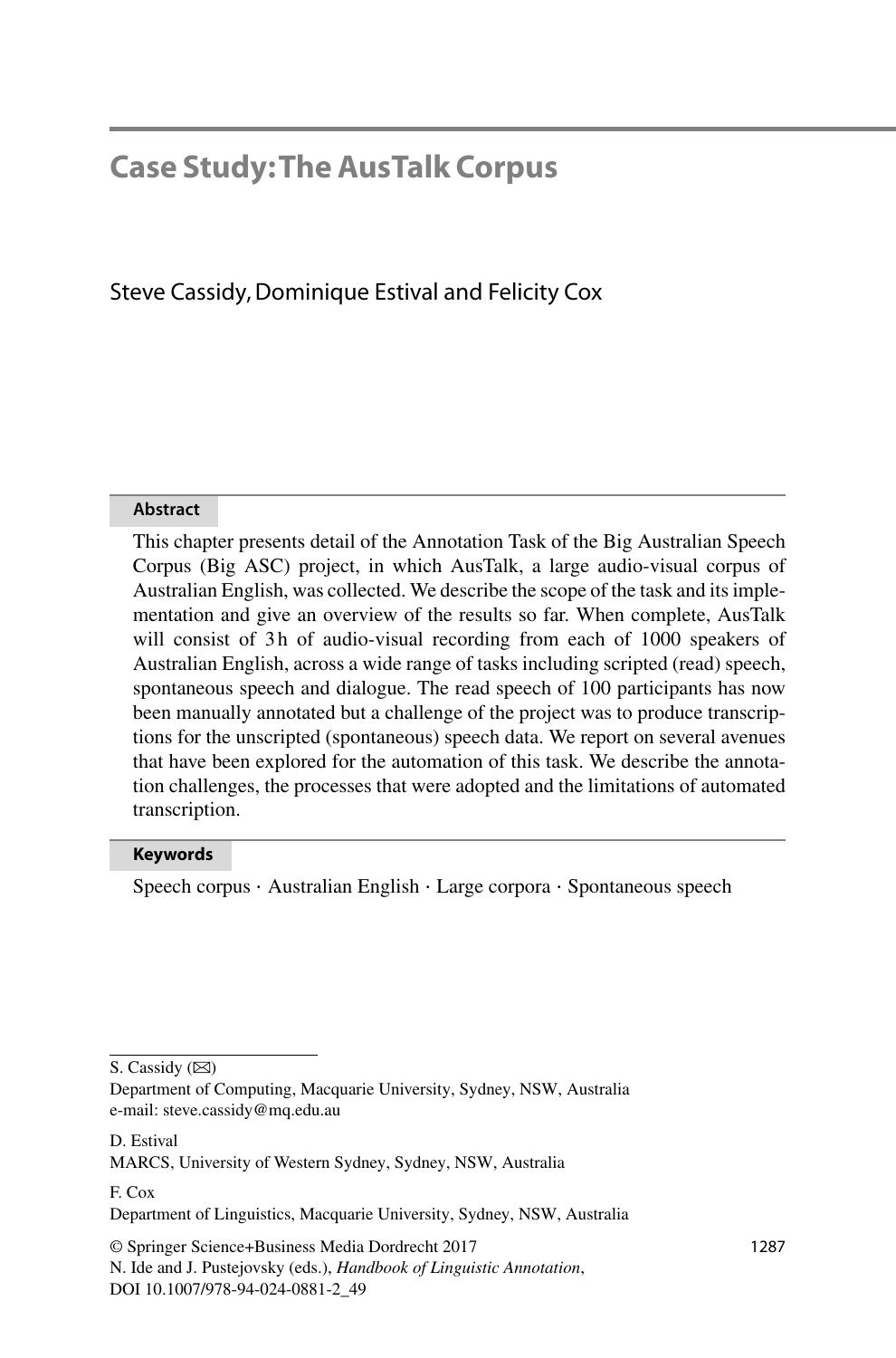## **1 The Big ASC Project**

The Big Australian Speech Corpus (Big ASC) is a collaborative project between 11 institutions, funded by the Australian Research Council (total budget of A\$1.5M), with twin goals to (1) provide a standardized infrastructure for audio-visual (AV) recordings and (2) produce a large AV corpus of Australian English (AusE). The project planned to record up to 1000 geographically and socially diverse speakers in locations across Australia using 12 sets of standardized hardware and software (the Black Box) with a uniform and automated protocol (the Standard Speech Collection Protocol – SSCP) to produce the AusTalk corpus [5,20]. As of this publication, 90% of the data have been collected.

The overarching purpose of the project was to provide an extensible database to facilitate research charting the extent, degree, and detail of social, regional, ethnocultural and stylistic variation in AusE  $[7,8,11-13]$  and to describe changes to the language since the collection of the outmoded ANDOSL corpus [15]. However, it was also designed to cater for a range of other research projects and applications in linguistics, speech science and language technologies. In Australia we have considerable research strengths in the speech sciences but a sufficiently large and current corpus to support this work was not available. The rationale for the corpus design was the imperative to cater for a range of different constituencies: phonetics, forensic studies, language technologies, linguistic analysis, audio-visual analysis. Thus, the project required an innovative solution to the demands of both high quality audio/video recording and field data collection, and it had to include both standardised read speech and elicited natural spontaneous speech. To this end 6 channels of audio (from 1 desk mic, 2 room mics, and 2 headset mics) and 2 channels of video (from 2 stereo cameras) were captured resulting in a rich dataset that can be used for a wide range of different purposes (see [5,20] for details).

AV corpora such as AusTalk are important for Natural Language Processing and Language Technologies in several respects. Not only does AusTalk provide audio and video data allowing research in audio-visual speech processing, such as the use of facial cues for speech recognition, but it contains data from a range of both read and spontaneous speech tasks. Specific tasks, such as the Interview, Map Task and Conversation tasks, provide data for the analysis of speech acts in dialogues, while the Read Story (the well-known "Arthur the Rat" passage modified to suit AusE) and Re-told Story tasks were designed for the study of differences between reading and spontaneous language. Details of these tasks are presented below.

Two important requirements for the ongoing utility of the Big ASC project were to make AusTalk widely available and to allow future contributions, including augmentation with further data and further annotations. Audio and video data are stored on a web-based repository that supports meta-data search with the ability to browse and download of the audio data. The data is now also available via the Alveo Virtual Laboratory [10] which supports the upload of new annotations which can then be published alongside the original data and annotations.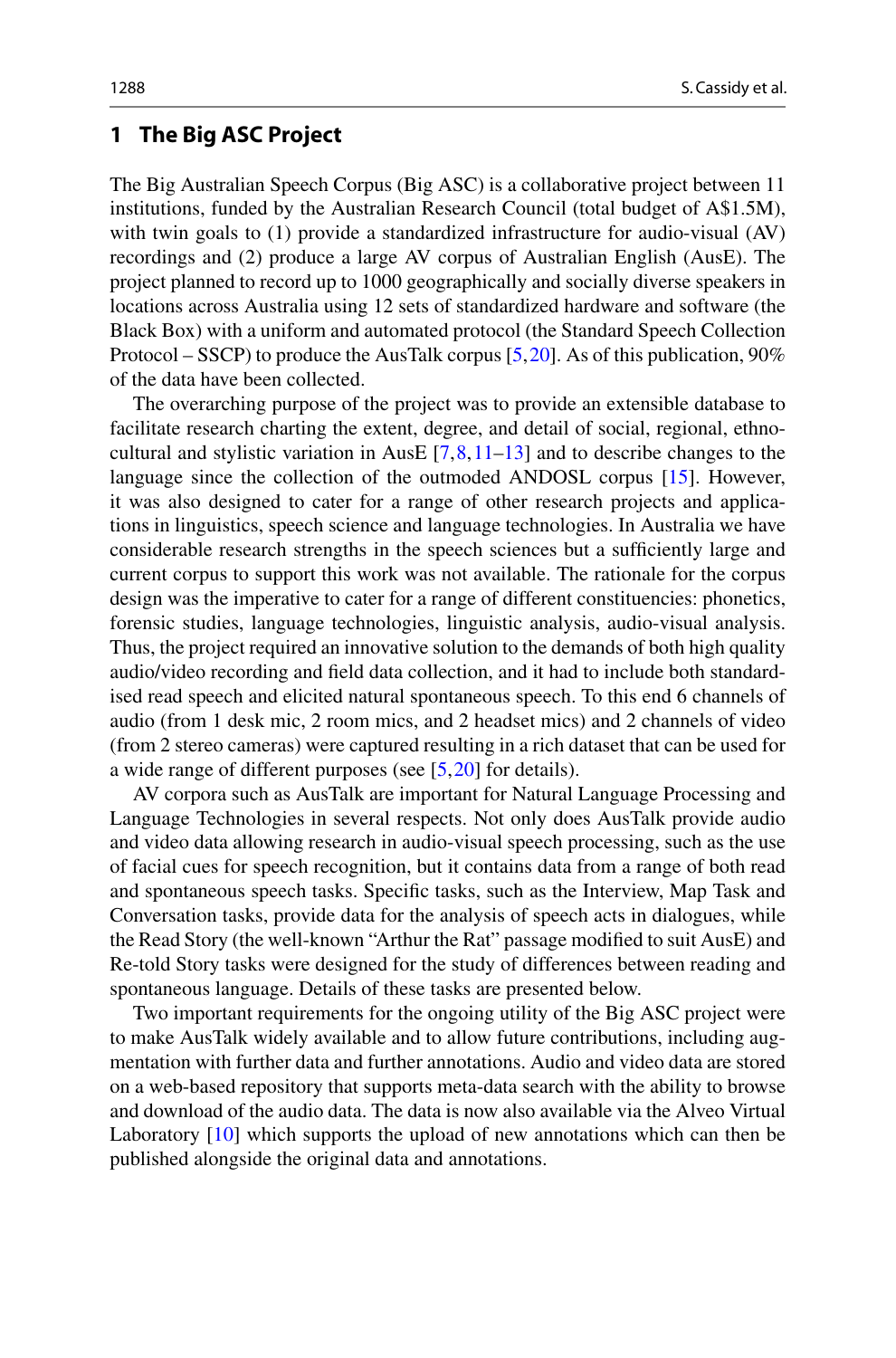#### **2 The AusTalk Corpus**

When complete, the AusTalk corpus will comprise 3000 h of speech data from a total of 1000 AusE speakers, all having completed their primary and secondary schooling in Australia (but not necessarily having been born in Australia), a criterion ensuring inclusion of a range of speakers from various cultural backgrounds. 90% of the targeted data have now been collected at 14 different sites in major cities around Australia (Adelaide, Sydney, Perth, Brisbane, Melbourne, Hobart, Darwin) and in several regional centres. Data from more than 2300 sessions have been uploaded, comprising a total of 7.6M files and around 20 TB of data.

## **2.1 Collection Protocol**

As part of the anonymisation of the data, each participant was given a unique identifier linked to their name only in the off-line spreadsheet maintained by the Recording Assistants (RAs) at each site. The identifiers consist of a colour name followed by the name of an Australian animal. Each colour and animal also has a numerical value used to generate a short-form name for the participant. For example, participant *Gold - Fuscous Honeyeater* is also identified as *1\_371*. We expect that most researchers will use the short-form numerical names, but we maintain the link to the longer animal names so that participants can identify their own contribution to the corpus and gain access to their own recordings.

Prior to the recording session each speaker completed an extensive online questionnaire to collect a comprehensive set of demographic, family, historical and language background data. Each speaker was recorded over three 1-hour sessions, separated by at least one week to capture natural variation in voice quality. Each session comprised a series of both read and spontaneous speech tasks to capture style shifting from highly formal word-list to more informal spontaneous conversation. In the third and final session, speakers were paired for two Map Tasks along the lines of [1] but re-designed for Australian English. The components of the corpus and the time taken for each task across the three recording sessions (S1, S2, S3) are shown in Table 1.

Spontaneous speech makes up approximately half of the collected data with a minimum of 40 min per speaker (Yes/No responses, Interview with RA, Re-told Story) and 40 min for 2 Map Task interactions with another participant as partner, followed by 5 min of conversation with that partner (see  $[5,20]$  for details).

All recordings were made on the Black Box, a dedicated computer with audio and video interfaces configured in a portable equipment rack that could be moved between sites if needed. Software on the Black Box was designed to run the collection protocol and display prompts simultaneously on dual screens - one for the RA running the session, and one for the participant being recorded. The software was responsible for management of the components listed in Table 1 by sequentially prompting for each word or sentence and directly recording the audio and video channels to disk. After each item was recorded, files were saved on disk and a metadata record (which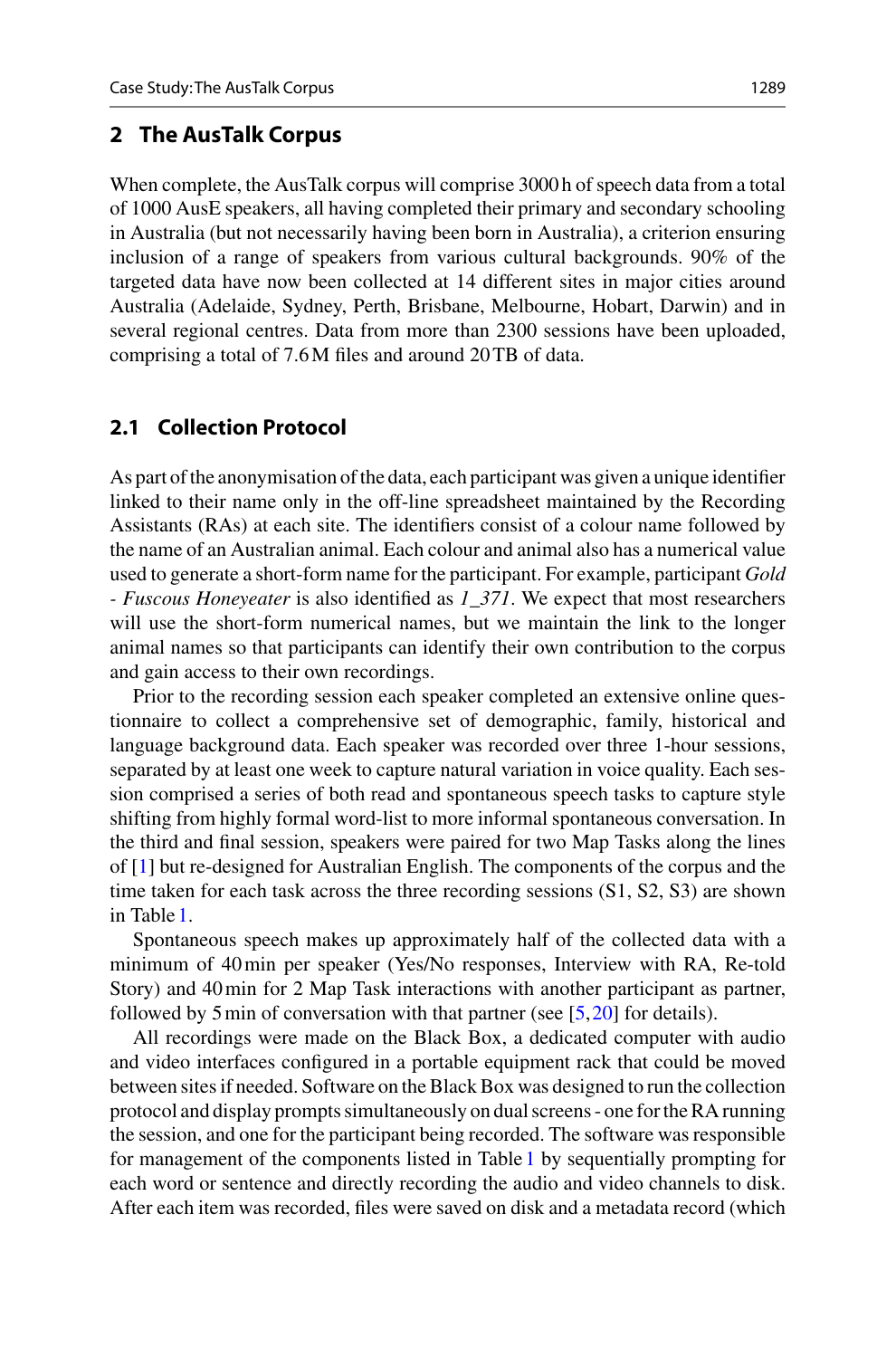|                    | Component (# Items,<br>$\times$ Session)                | Time per session (min) | Total time per speaker<br>(min) |
|--------------------|---------------------------------------------------------|------------------------|---------------------------------|
| Read speech        | Words (322 items, $\times$<br>3: S1, S2, S3             | 10                     | 30                              |
|                    | Digit strings (12 items,<br>$\times$ 2: S1, S2)         | 5                      | 10                              |
|                    | Sentences (59 items,<br>$\times$ 1: S2)                 | 8                      | 8                               |
|                    | Read story (1 item, $\times$<br>1: S1)                  | 5                      | 5                               |
| Spontaneous speech | Yes/No answers (12)<br>items, $\times$ 3: S1, S2, S3)   | 3                      | 10                              |
|                    | Re-told story (1 item,<br>$\times$ 1: S1)               | 10                     | 10                              |
|                    | Interview (1 item, $\times$ 1:   15<br>S <sub>2</sub> ) |                        | 15                              |
|                    | Map Task (2 items, $\times$<br>1: S3                    | 20                     | 40                              |
|                    | Conversation (1 item,<br>$\times$ 1: S3)                | 5                      | 5                               |

**Table 1** The AusTalk corpus components

included the time of recording and the text of the prompt) was written. The file names used to save the data were structured to include information about the item and some meta-data. For example, the file 1\_207\_1\_11\_002-ch6-speaker.wav was recorded from speaker 1\_207, in session 1, component 11, item 2 and contains audio from channel 6 (the speaker headset microphone). Files were grouped into a separate directory per component and these in turn were grouped by session and by speaker.

As a separate process, after each recording was made an MD5 checksum was calculated for each file and stored with the item metadata. The checksum enabled us to validate the data as it was uploaded to the central server or moved around to other storage locations.

During the recording process, video data from one or two of the st[ereo cameras](http://www.ffmpeg.org) [was written](http://www.ffmpeg.org) to disk in raw format. For storage purposes, this data was compressed using the MPEG-4 codec through the open source ffmpeg software (http://www. ffmpeg.org) to generate a more manageable file size. Even so, some of the longer recordings resulted in a 2G+ video file. Once a session was complete, data from the entire session were uploaded to a central server via an automated script that interacts with a custom web application. As part of the upload process a manifest was first uploaded for each session followed by the data for each item. When complete, the server validated that all files were present and all checksums were correct. If errors were reported, the upload process could be re-run to capture any files that were missed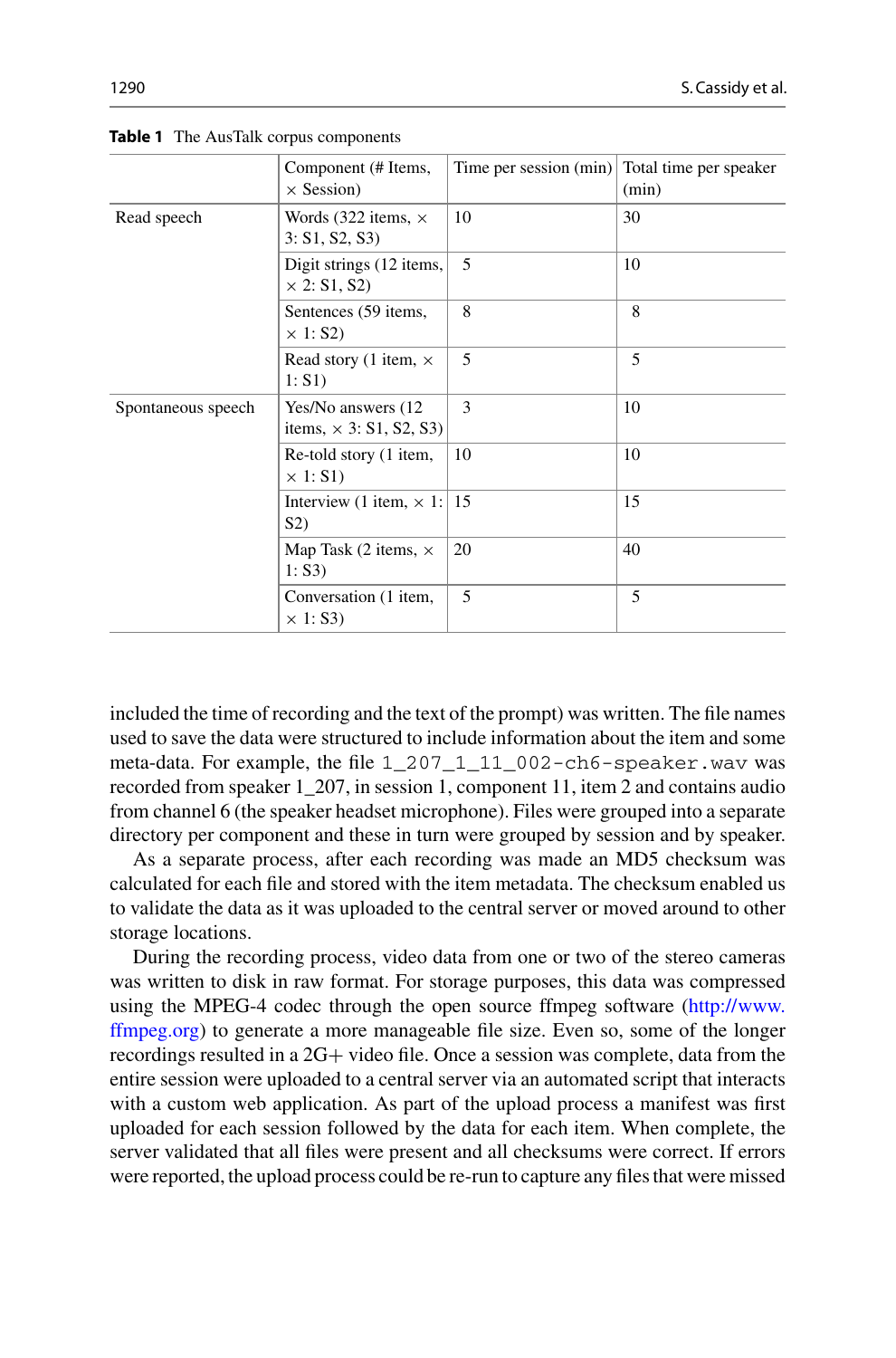the first time around; this occasionally occurred for large video files particularly when the upload was interrupted by network issues.

The central web server generated a series of upload reports. This allowed the RA at each site to verify the safety of their data and also facilitated tracking of progress by the project management team. The upload reports included the result of a validation process for each session so that any issues with missing or corrupted data could be identified and corrected quickly.

#### **2.2 Quality Control**

To ensure data quality as well as consistency across all the sites, several processes were implemented. First, prior to commencing data collection, all the RAs attended a 2 day training workshop where they practiced setting up the equipment and running through the recording sessions. Inevitable delays and changes in staffing lessened the positive impact of this centralised training to some extent and additional training was required when new RAs were recruited. Training was an essential factor in the process to ensure consistency of the data collection protocol. Second, each recording site made sample recordings that were checked by the management team for audio and video quality before the start of data collection at that particular site.

Third, there was continuous monitoring of data quality so that feedback and advice could be given to the RAs throughout the corpus collection. A Quality Control RA (QC-RA) employed at the central receiving site where the data was uploaded used a set of strict guidelines to check the quality of both audio and video data. To assist the site RAs and the QC-RA, we developed a utility to check the number of files and the presence of certain parameters, such as silence or loudness for audio, and frame skipping or brightness for video. The utility was run over the uploaded data for each a recording session and would alert the RAs to potential problems that could then be manually investigated.

The QC checks remain part of the metadata provided with the corpus and all the published data has ratings for video and audio quality (A, B, C or D with A as the highest quality and D as the lowest quality) associated with every component, with meaning as follows:

- $\bullet$  A (A-OK)
- B (OK, but imperfect)
- C (bad, not acceptable)
- D (deficient or missing)

Any significant issues with data quality are noted in comments that are also included in the metadata.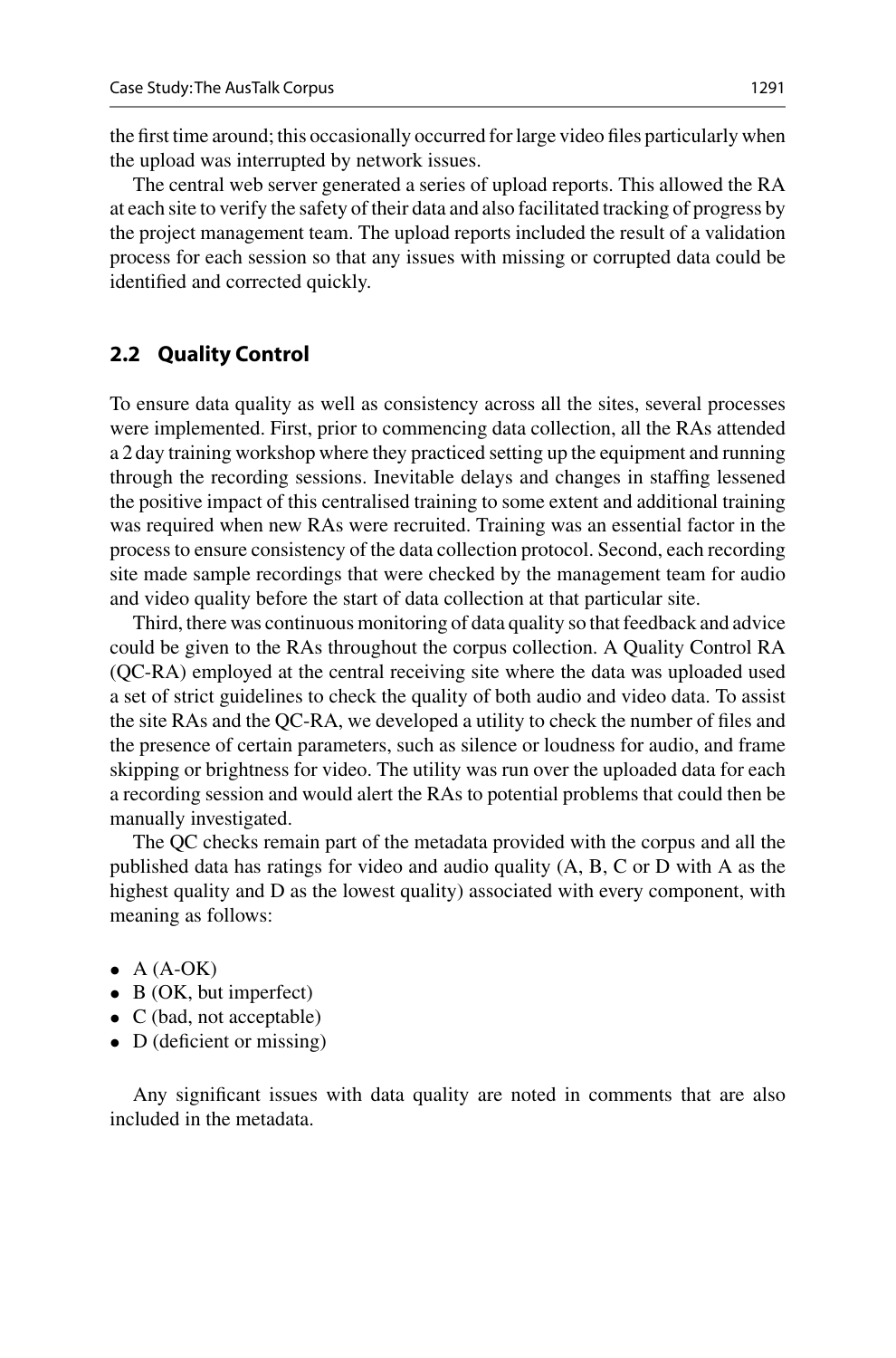# **3 The AusTalk Annotation Task**

The Annotation Task could not be commenced until sufficient data had been collected and organized. In this section, we first delimit the scope of the Annotation Task, then describe the processes we have put in place and the annotations that have been produced before briefly discussing the main challenges we faced.

#### **3.1 Scope**

The original goal of the Big ASC project was to provide at least a base level of annotation (orthographic and phonemic – speech segment – transcription) for all the data collected. Given the volume of data and the limited budget, it was necessary to explore automated processes, while still providing high quality phonemic time-aligned manual annotation for a subset of the data. Hence, the approach we took for the annotation task was to consider using forced alignment for automatic phonemic segmentation and annotation of read speech and to explore the possibility of automatic orthographic transcription of spontaneous speech.

It was also important to create a storage environment that would facilitate the importation of newly created annotations (e.g. additional phonemic transcriptions, detailed phonetic transcriptions, intonation transcriptions, part-of-speech tagging) which could be contributed later by project partners or other researchers.

|                                                         | 322 Words S1 | 322 Words S2 | 322 Words S3 | 59 Sentences<br>S <sub>2</sub> | Story $(645)$<br>words) S1 |
|---------------------------------------------------------|--------------|--------------|--------------|--------------------------------|----------------------------|
| Manual<br>orthographic                                  |              |              |              | 96                             |                            |
| Manual<br>phonemic<br>transcriptions                    |              |              |              | 96                             |                            |
| Manual time-<br>aligned<br>phonemic<br>praat TextGrid   | 5            | 5            | 5            | 35                             | 5                          |
| Corrected<br>time-aligned<br>phonemic<br>praat TextGrid | 13           | 13           | 13           | 9                              |                            |
| Automatically<br>generated<br><b>MAUS</b><br>TextGrids  | 33           | 34           | 17           |                                |                            |

**Table 2** Number of speakers annotated at the phonemic and orthographic levels for read speech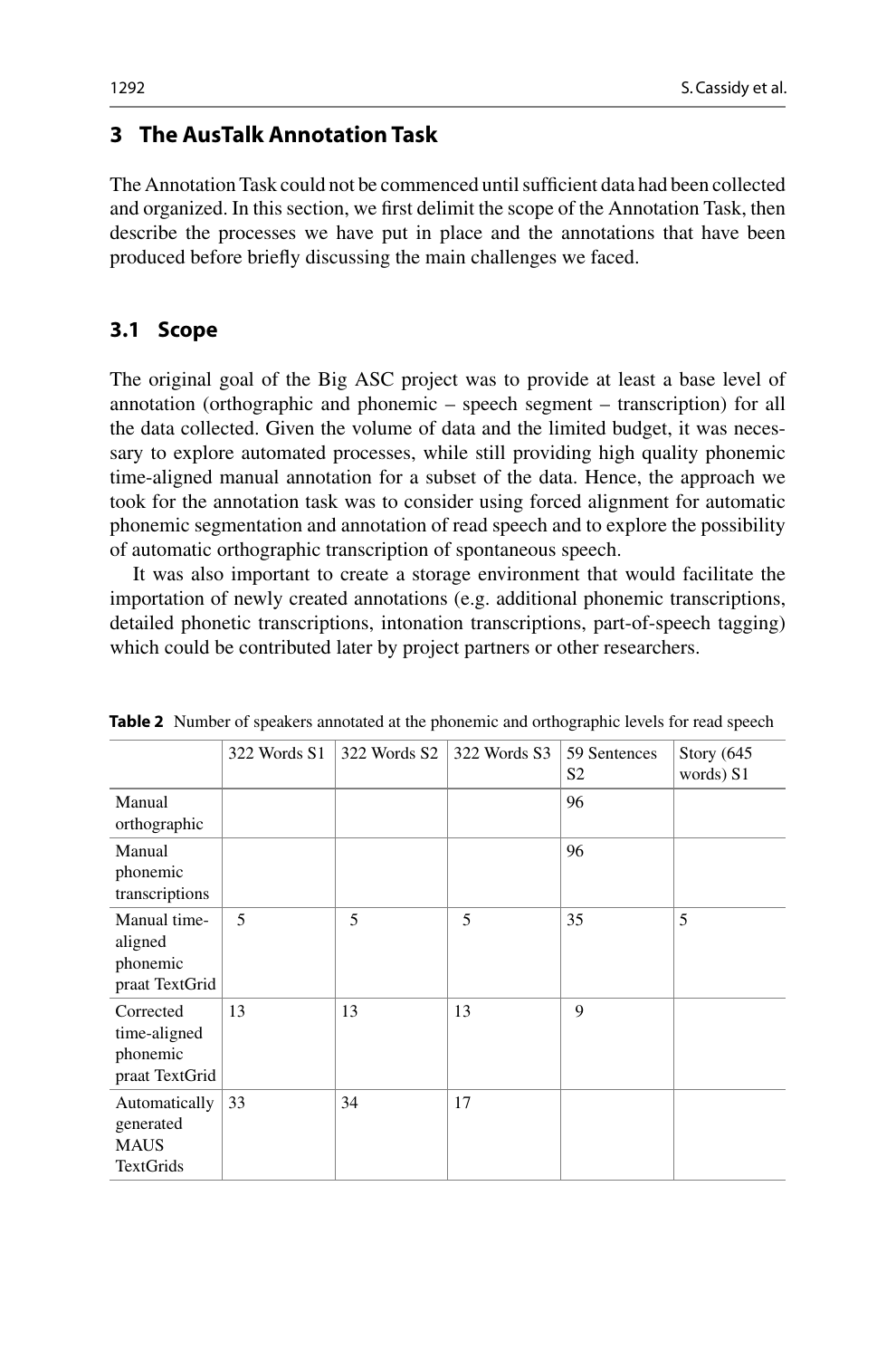|                            | Re-told story | Interview | Map task |
|----------------------------|---------------|-----------|----------|
| Manual orthographic $ 92 $ |               |           |          |

**Table 3** Number of speakers with orthographic transcription of spontaneous speech

The result of the annotation task that has been possible within our budget is summarized in Tables 2 and 3. While this represents only a subset of the overall corpus, it provides us with a core of annotated data to support research and establishes the standard for further annotation work when funds become available.,As a result of the extensive preliminary work carried out to establish protocols for annotation we are now able to produce automatic forced-alignment phonemic transcriptions for all of the read speech in the corpus in addition to the manual annotations listed. Automated annotations will be added in due course. Together this amounts to around **8.7 h** of speech with aligned phonetic transcription and around **44 h** of spontaneous speech with orthographic transcription.

#### **3.2 Training MAUS**

Our goal was to make use of a forced-alignment tool to generate time-aligned phonemic annotations for this large data set. There are a number of such tools available now, notably the Penn Phonetics Lab Forced Aligner [21] and the Munich Automatic Segmentation (MAUS) system  $[16]$ . We chose to work with MAUS as we had links to the authors of this tool and they were keen to work with us to improve the quality of their aligner and extend its functionality to Australian English (AusE).

A forced aligner is a speech recognition engine used to match a known transcription to an acoustic signal. The orthographic transcription limits the possible interpretations of the acoustic signal allowing the tool to align words and/or phonetic segments with the input waveform. To perform well, the acoustic models in the speech recogniser must be first trained on data similar to that which will ultimately be processed. The language models must be tuned to accommodate the phonetic processes present in the language. MAUS was already trained on English but since there are distinct differences between the diverse varieties of English it was necessary to supply training data which would allow the models to be adapted for AusE. MAUS makes use of SAMPA *(Speech Assessment Methods Phonetic Alphabet)* as its phonemic transcription input in the training phase but SAMPA is dialect specific. We therefore had to create an AusE version of SAMPA (SAMPA-AUS) which contained the phoneme set specific to our AusE corpus. SAMPA-AUS is based on the phonemic transcription system for Australian English recommended by Harrington, Cox, and Evans [14]. Our first task in the annotation phase was to supply the MAUS development team with sufficient training data so that they could generate an AusE version of MAUS that could then be used to automate some of the data annotation.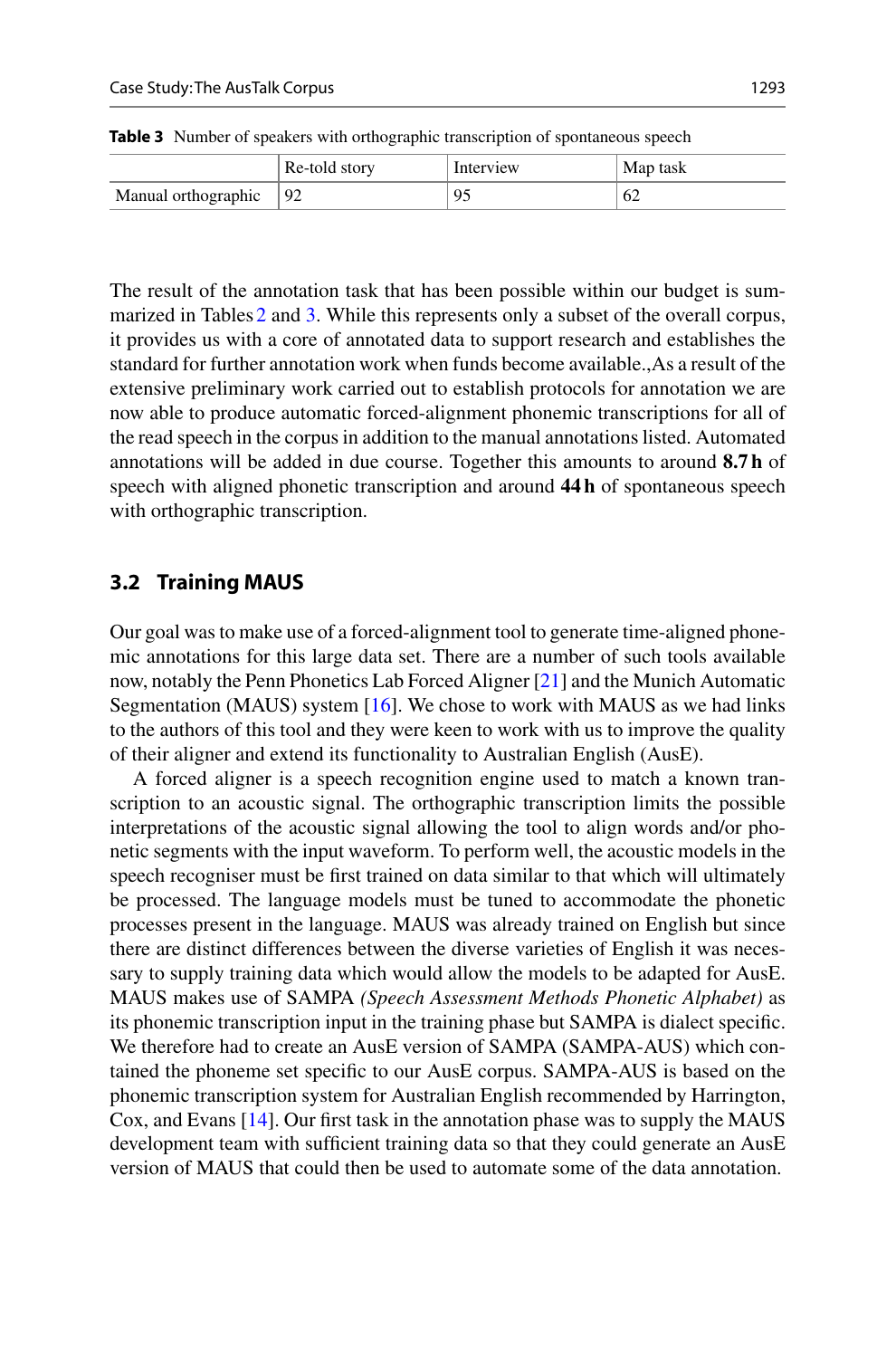A set of 100 diverse speakers from whom we had collected a complete data set was selected for the purpose of providing training data for MAUS, henceforth called the 'MAUS speakers'. These speakers would become the core set for the manual annotation work that would be conducted on the corpus.

The first task was to generate canonical phonemic transcriptions for each of the 59 read sentences. Based on each sentence elicitation prompt, we generated idealized citation-form phonemic transcriptions in SAMPA-AUS. This allowed for the creation of a small lexicon that had coverage of all words included in the sentences. Secondly, we generated an additional set of *connected speech phonemic transcription templates* to more closely reflect the connected speech used in the actual reading task for the 59 sentences. These connected speech transcription templates were created in a format suitable for use in the Transcriber annotation tool [2]. For each of the 100 MAUS speaker's sentences, a Transcriber compatible file was populated with the connected speech phonemic transcription template which was then hand-corrected by our annotation team with reference to the speaker's actual production. Transcriber was used to facilitate playback of the audio but no alignment took place in this case. In total, phonemic transcriptions for the 59 sentences for 96 speakers were checked and corrected. This was necessary to ensure that each speaker's individual sentence phonemic transcription accurately reflected the phonemes used in the actual speech data.. In some cases participants had not properly read the prompt so it was necessary to introduce new words into the individual transcriptions and revisit the citation form transcriptions to supplement the lexicon.

The Transcriber format files were then converted to Praat Te[xtGrid format as](http://www.bas.uni-muenchen.de/Bas/BasMAUS.html) [required](http://www.bas.uni-muenchen.de/Bas/BasMAUS.html) [by](http://www.bas.uni-muenchen.de/Bas/BasMAUS.html) [the](http://www.bas.uni-muenchen.de/Bas/BasMAUS.html) [MAUS](http://www.bas.uni-muenchen.de/Bas/BasMAUS.html) [team](http://www.bas.uni-muenchen.de/Bas/BasMAUS.html) [for](http://www.bas.uni-muenchen.de/Bas/BasMAUS.html) [train](http://www.bas.uni-muenchen.de/Bas/BasMAUS.html)ing their system. The ultimate new AusE model was then made available via the MAUS web interface (http://www.bas. uni-muenchen.de/Bas/BasMAUS.html) and via the downloadable MAUS software distribution.

#### **3.3 Generating a Lexicon**

One requirement for running forced alignment based on textual transcriptions is a pronunciation lexicon. From the earlier work where the sentences were painstakingly phonemically transcribed, we had generated a small lexicon (of phonemically transcribed words) which included vocabulary contained within the sentence set. We extended this lexicon to include items from the isolated word and digits elicitation tasks as well as the key landmarks/lexical items from the Map Task. In order to use MAUS on the wider set of data it was necessary to have an even broader coverage AusE lexicon. We therefore investigated a commercial provider who could offer a lexicon for research purposes, but it was not clear whether the conditions of use would allow us to make 'derived' forms from the pronunciation lexicon (such as a trained set of letter-to-sound rules) publicly available. Instead, we were fortunate to discover the typesetting files for an out-of-print Australian English dictionary, the Australian Learners Dictionary [9] and obtain permission from the copyright owner, Macquarie University, to publish the data for research use. The annotation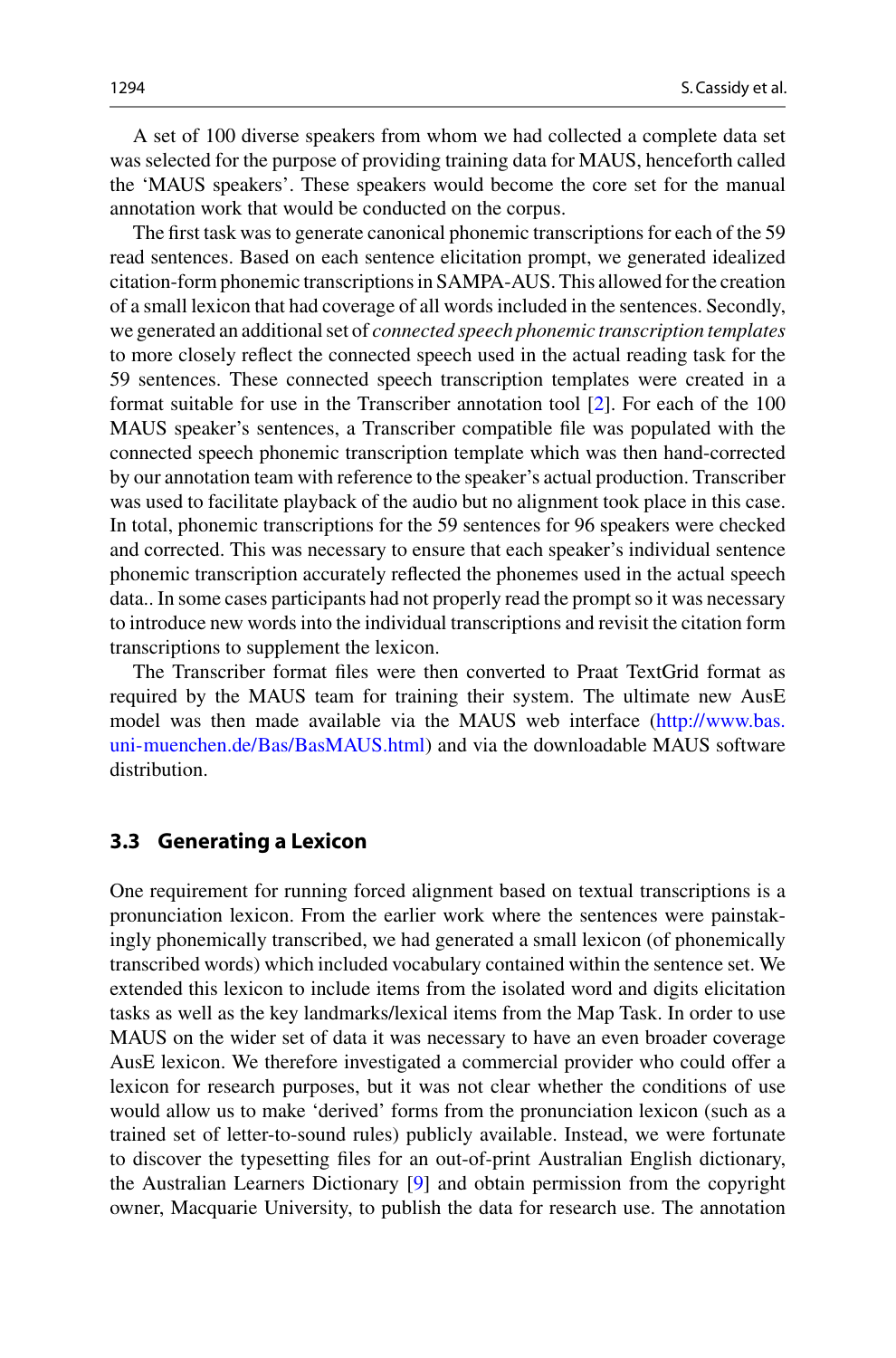team hand-corrected the dictionary phonemic transcriptions to reflect each word's pronunciation and ensure that the lexicon conformed to the transcription standards that had been adopted in the project. We were therefore able to extract a useful broad coverage pronunciation lexicon from the dictionary.

#### **3.4 Correcting MAUS Annotations**

The next stage was to make use of MAUS to generate automatic phonemic transcriptions of our read speech data. MAUS provides a web-based interface where audio files uploaded along with associated orthographic transcription are processed to generate Praat TextGrids containing time-aligned phonemic transcriptions. This interface is convenient for single files but since we have many thousands of files we required an automated process. The first approach was to write a script to send the audio files to the web service and store the results. The corpus meta-data was used to determine the prompt for each recording allowing us to send all of the read speech for a speaker to be processed. Unfortunately while this worked well it was very slow, taking a few days to process a batch of data. Fortunately, MAUS is also available as a downloadable package so we were able to run this locally and get a much better throughput – around 10 min per speaker for about 800 files.

Once the results of forced alignment were available, the annotation team began the laborious task of checking and correcting the annotations. Since the output of MAUS uses the Praat [4] TextGrid format, and since our annotation team was familiar with this tool, Praat was used. The task involved opening each of the MAUS TextGrid files and the associated audio file, checking and then correcting both the phonetic transcription and the positions of the segment boundaries. This is a very labour intensive task and has been the most time consuming part of the whole annotation process. However, it is significantly faster than annotating each file from scratch enabling us to generate high quality annotations for a much larger subset of the data. For researchers who intend to conduct detailed phonetic analysis, manual correction is mandatory.

This initial test phase for the MAUS aligner was run with all of the data from a single recording site (University of Canberra). Later, when we were able to run MAUS locally, we processed all of the 100 MAUS speakers' recordings and the annotation team has worked through correcting a subset of these. While we have only been able to hand correct a subset of the data, we will ultimately run MAUS over the entire corpus of read-speech (Words, Sentences, Digits, Read Story) to generate automatic annotations of the data we hold. Figure 1 (top) contains an example of a Praat TextGrid returned following MAUS processing and Fig. 1 (bottom) shows the corrected TextGrid with the boundary of the vowel onset moved left to align with the onset of voicing. The TextGrid tiers contain the orthographic representation of the word (tier 1), the canonical phonemic transcription (tier 2) and the time aligned phonemic representation for the speech segments (tier 3).

In addition to the checking/correcting of automatically generated data, a subset of data has been hand annotated from scratch resulting in a set of data that could be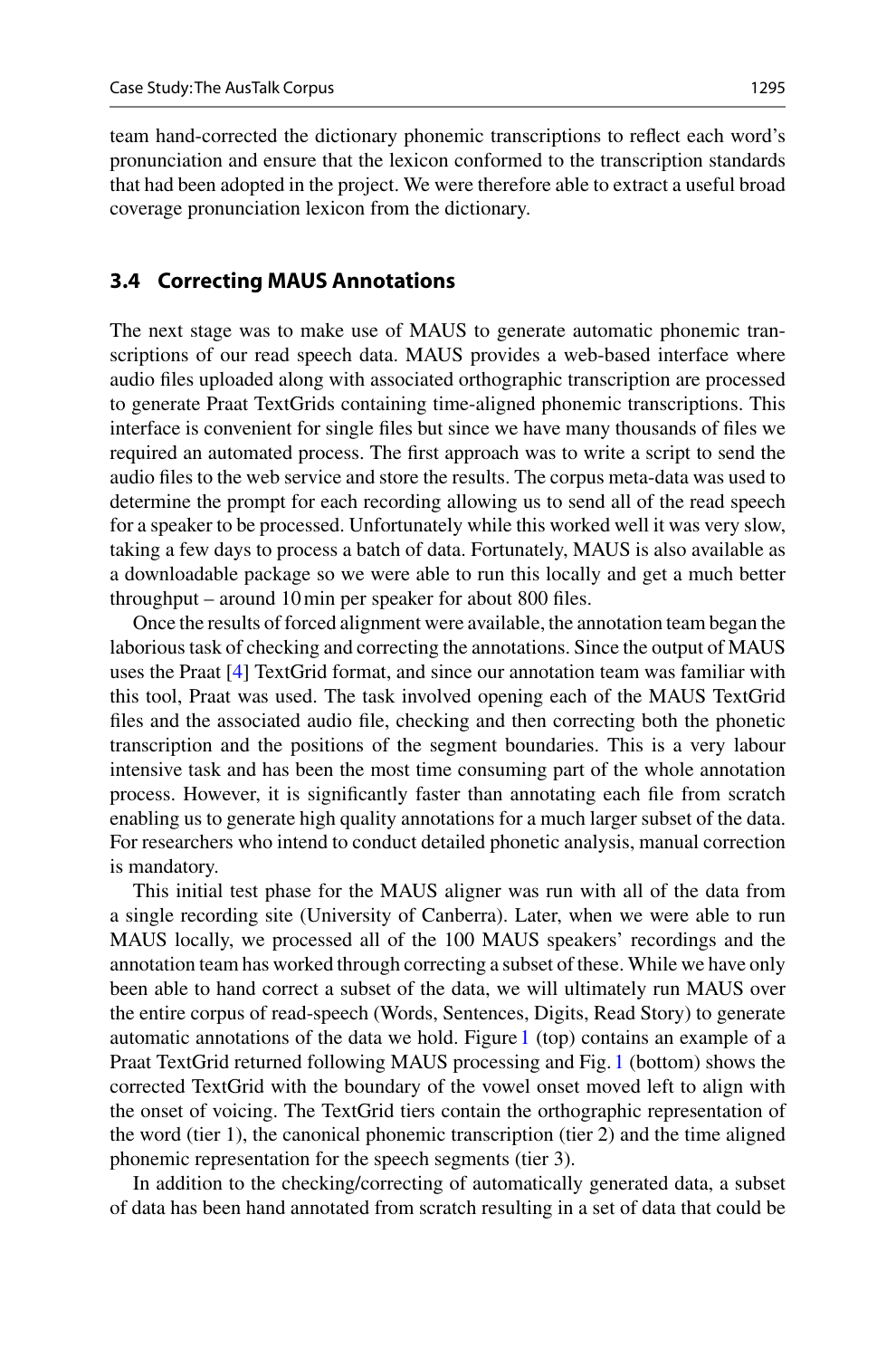

**Fig. 1** (*top*) A Praat TextGrid returned from MAUS for the word 'hide'. (*bottom*) The manually corrected TextGrid for the same item

directly compared with the automatically generated TextGrids. Because the MAUS automatic aligner was not ready to process data until quite late in the annotation process the team spent a large amount of time constructing time aligned annotations in Praat from scratch by hand. This has been one of the most time consuming components of the annotation process but has resulted in manually created phonemically aligned TextGrids for the full set of scripted Words, Sentences and Read Story reading tasks for five speakers. For these five speakers we have also manually created orthographic time-stamped transcriptions for the spontaneous speech (Re-told Story, Interview and Map Task). An additional 35 speakers have also had their full sentence set manually annotated in Praat with time aligned phoneme boundaries. In order to ensure that all annotators were consistent with themselves and with each other, a set of annotation guidelines was created and continually updated throughout the process.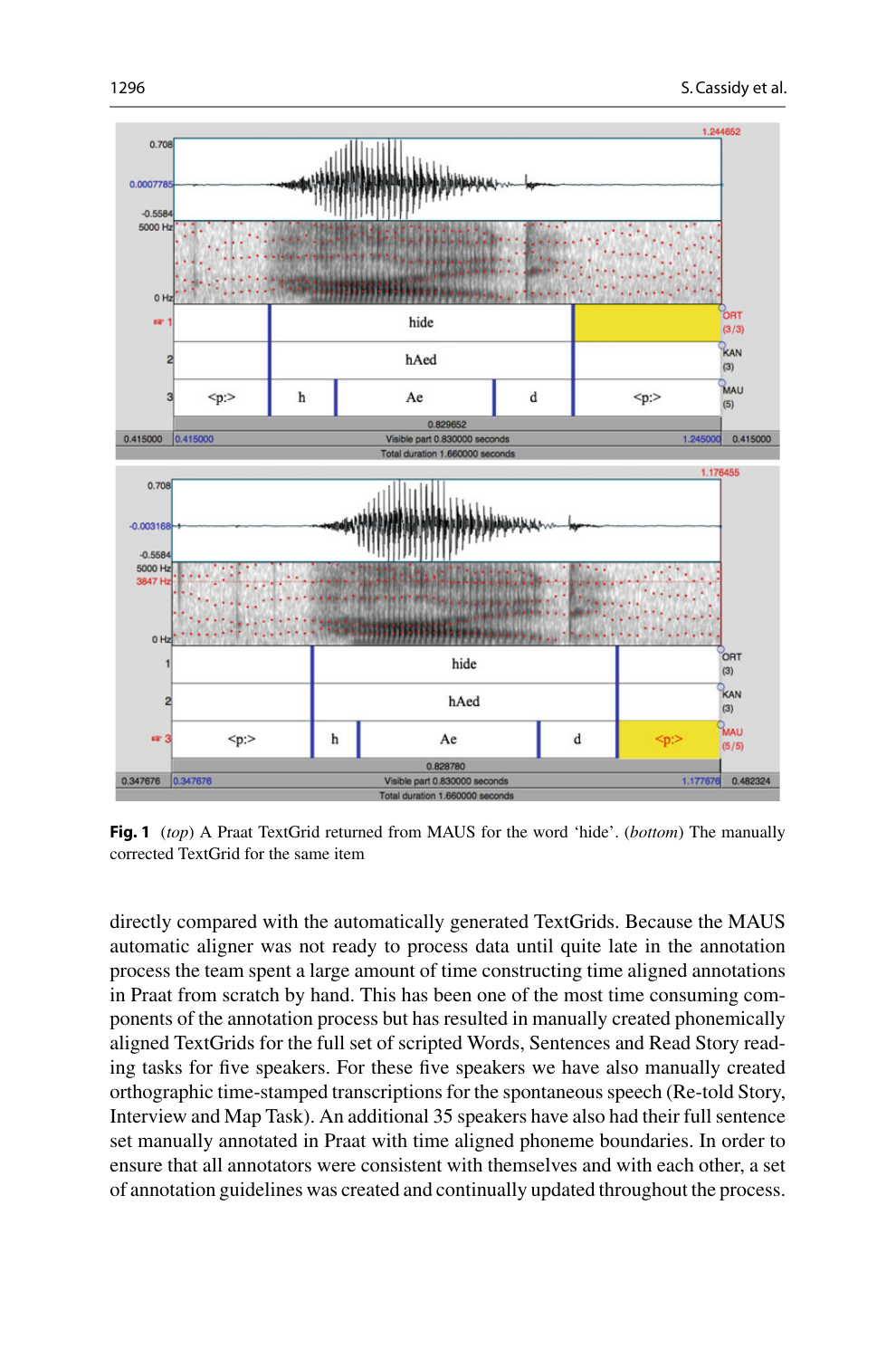These guidelines were used to ensure consistency for all TextGrid annotations and were used for both manual annotation and checking/correcting of automatically generated annotations. The guidelines will be made available for other researchers to ensure that standardisation of annotation principles continues into the future.

The corpus will ultimately contain three different types of time aligned phonemic annotations: manually generated, MAUS automatically created but manually corrected, and MAUS generated but uncorrected. These will be differentiated from each other so that researchers are aware of the origin of the annotations they are using and will be able to take the necessary steps to ensure the integrity of the data they are working with.

## **3.5 Transcription of Spontaneous Speech**

The original goal of the project was to make use of automatic speech recognition technology to provide at least low-quality orthographic transcripts of the spontaneous speech tasks in the corpus: Interview, Re-told story, Map Task and Conversation. We originally started working with a European partner who indicated that they might be able to create orthographic transcriptions for us by adapting their speech recognition engine using some of our early transcribed data. We provided data from five speakers for this training task but the European team was unable to achieve usable performance from their engine. We then attempted to make use of a commercial desktop transcription system but again, the quality of the output was very poor and was judged not to be useful even as a low-quality transcription. A number of trials were undertaken to improve the quality of the output but none proved useful.

The eventual solution has been to make use of a low cost commercial manual transcription service in Australia. They have been able to provide us with high quality orthographic transcriptions of spontaneous speech that include time-stamps on every speaker turn and major pauses. One problem with commercial transcription services can be that they typically produce text for human consumption whereas we are particularly interested in automatic machine processing of our transcriptions. It was therefore important that speaker turns, timestamps and any non-lexical annotation added to the text were created in a consistent manner. We have been able to work with the transcription company to ensure consistency of transcription for our purposes. Spontaneous speech data from the Interview and the Re-told Story from 95 speakers has been processed this way. Here is an example of an exchange between an interviewer and interviewee.

## *[00:06:15] Interviewer: Hmm. So when you interviewed people, was that all in Indonesian?*

*[00:06:22] Interviewee: Yeah. It was all in Indonesian. Uhm, it was – uh, I've been doing Indonesian for eight years. So I was, uhm, I was able to converse fairly easily, but the problem with Indonesian is that while I had studied the formal language, there's a million dialects.*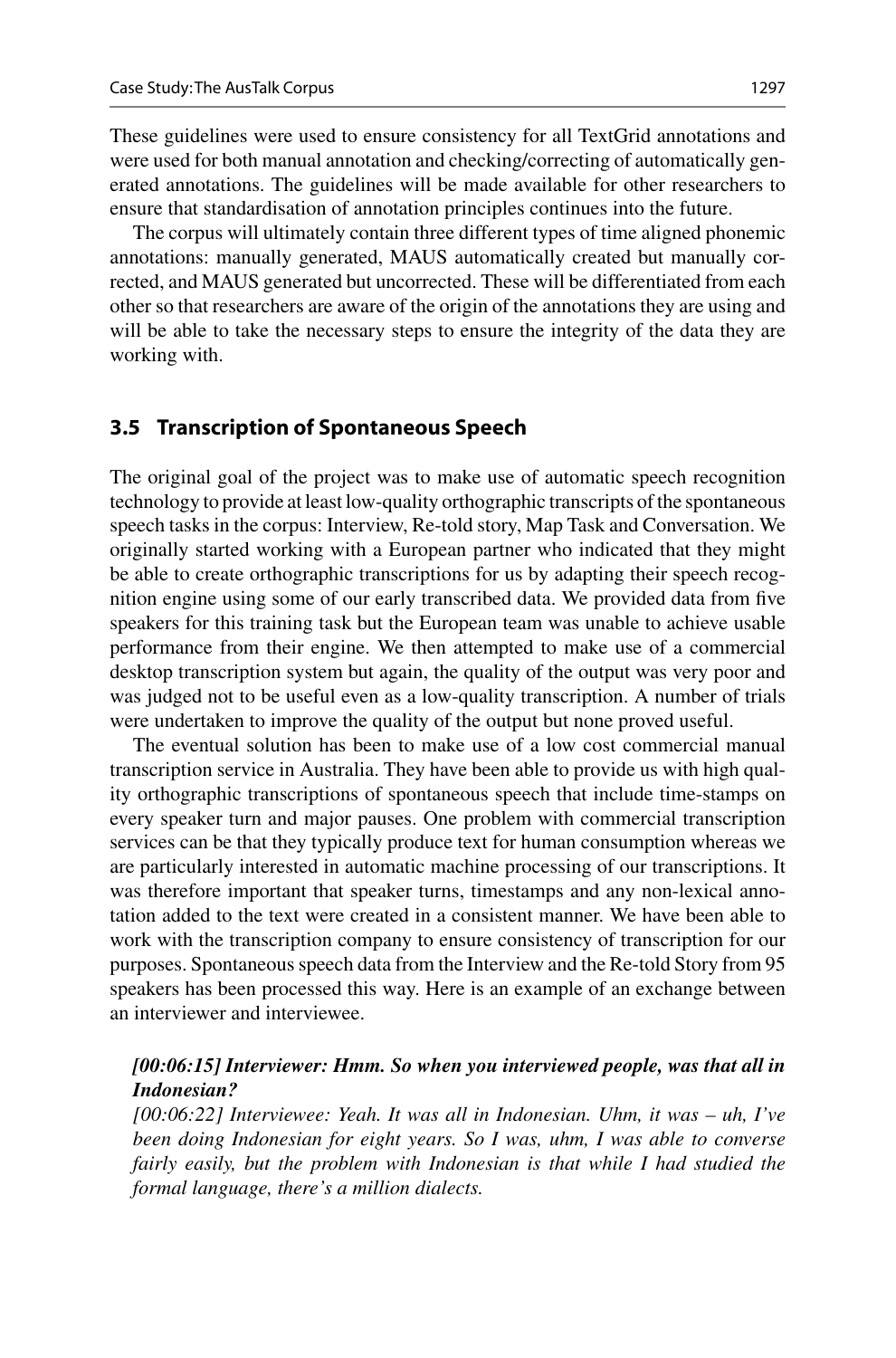An important component of the spontaneous speech data is the Map Task recordings. These involved two speakers playing an interactive game and will be of particular interest to dialogue researchers and those interested in spontaneous interactions. The annotators were able to manually complete 62 Map Task orthographic transcriptions (time-aligned by speaker turn) using the Transcriber tool.

#### **3.6 Organisation and Publication**

The end result of this work is a large collection of files and a number of different databases containing descriptive metadata. Since we didn't have the luxury of a long lead-in to this project, many technical decisions on storing and collecting data were made as the project progressed. The end result is that while we were careful to organise the various types of data well using standard formats and systems, there was still work to be done to incorporate the various parts into an integrated whole that could be published.

The final publication of the data was to take two forms: firstly a standalone website and secondly the submission of the data to the Alveo Virtual Laboratory – a new web based repository for Human Communication data in Australia [10]. Since the Alveo project started after the bulk of the data collection was complete we were unable to target it directly in our data organization; however since we were closely involved with its development, we were able to ensure that what we did was compatible with the emerging platform. In both cases we required an integrated version of the corpus meta-data that could be queried and browsed online. To this end we defined a data model based on RDF (the Resource Description Framework from the Semantic Web), a model that is well suited to meta-data representation.

Once the design of the data model was in place, scripts were written to interrogate the various data sources used to store data and meta-data as part of the recording process and bring them together into a unified whole. The different sources of data were:

- Participant meta-data from the web based questionnaire
- Descriptions of the sessions, components and items from the collection protocol (e.g. the prompt for each item)
- Item descriptors stored as XML with uploaded data
- QA ratings from spreadsheets
- Some additional participant data from anonymised RA spreadsheets not included in the questionnaire
- Audio and video file names and locations from the file system
- Annotation file names and locations from the various annotation tasks

All of these data sources are combined into a single RDF description for each item that references the participant metadata and the descriptors for each data file associated with the item. Figure 2 shows an excerpt from such a description. The descriptions generated conform to the requirements of Linked Open Data [3] in that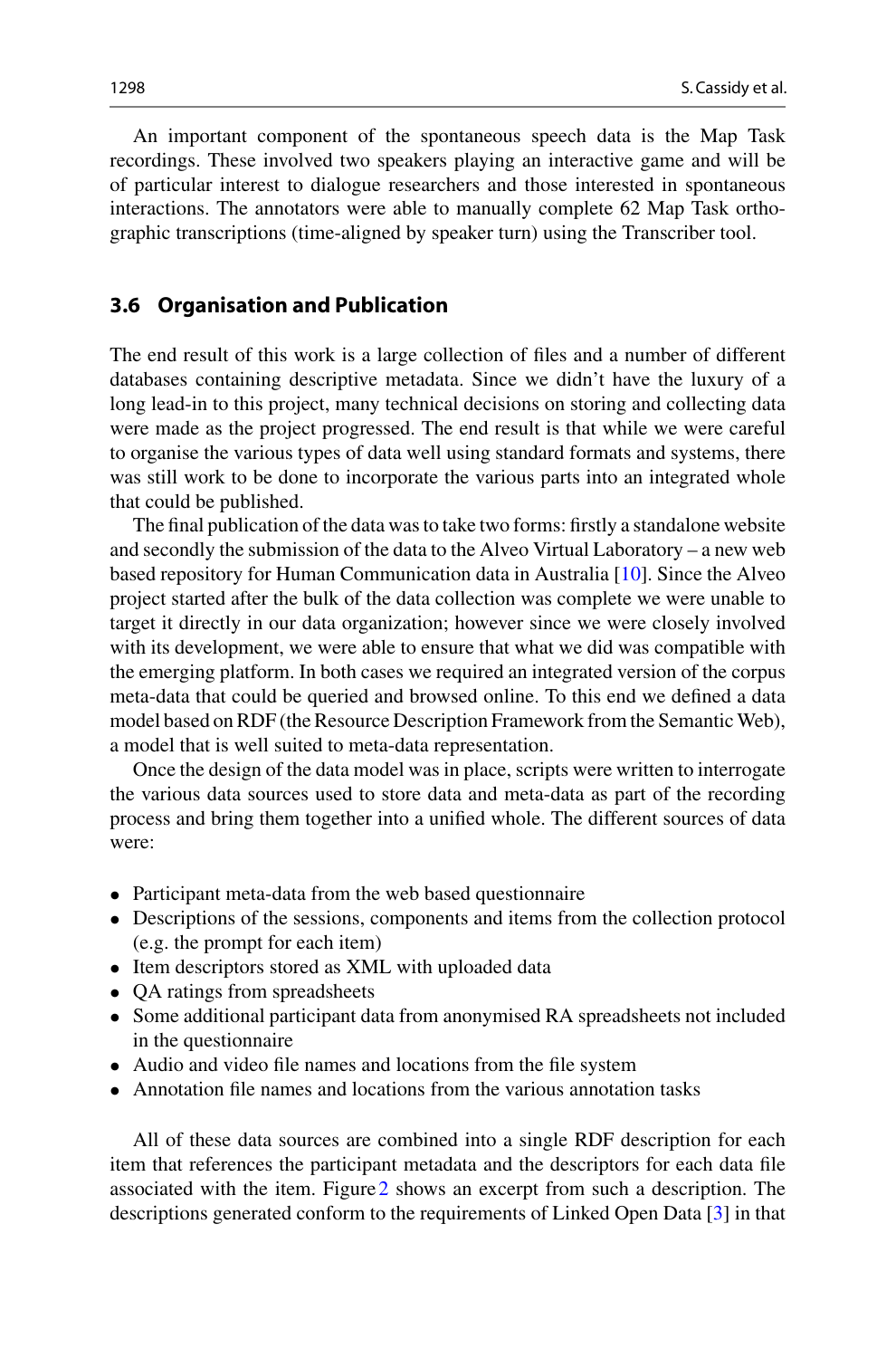```
<http://id.austalk.edu.au/item/1_1216_1_5_001> a ausnc:AusNCObject ;
ausnc:audience ausnc:individual ;
ausnc:communication_context ausnc:face_to_face ;
ausnc: componentName "digits";
ausnc:interactivity ausnc:read ;
ausnc:mode ausnc:spoken ;
ausnc: speech style ausnc: scripted;
austalk: cameraSNO "11072149" ;
austalk:cameraSN1 "11072158" ;
austalk:component <http://id.austalk.edu.au/protocol/component/5> ;
austalk: prompt "zero one two three" ;
austalk: prototype <http://id.austalk.edu.au/protocol/item/5_1> ;
austalk:session "1" ;
austalk: version "1 5 2" :
dc:created "Thu Mar 22 10:19:15 2012" ;
dc:identifier "1_1216_1_5_001";
dc:isPartOf <h>thtp://id. austalk.edu. au/component/1_1216_1_5),austalk:corpus ;
dc:title "1_1216_1_5_001";
olac:speaker <http://id.austalk.edu.au/participant/1_1216>.
```
**Fig. 2** A sample RDF description of a single item in the AusTalk corpus

everything that is described has a URL and that URL refer[ences](http://bigasc.edu.au) [a](http://bigasc.edu.au) [description](http://bigasc.edu.au) [of](http://bigasc.edu.au) the entity (items, speakers, etc.).

These descriptors are then uploaded to an RDF database and are used to present a unified web-based view of the corpus. This is available at http://bigasc.edu.au and currently makes all of the audio data available after user registration. This website provides facilities to browse and search the meta-data, listen to recordings online and download data in batches.

The Alveo Virtual Laboratory [6] is a web-based repository for Human Communication data that provides a rich API to support building tools to query and analyse data that it holds. It was designed with the publication of the AusTalk corpus in mind and now holds the entire audio collection along with the associated meta-data. The Alveo API allows a richer set of search operations than the AusTalk website and is better tuned to support download of small and large subsets of the data [10]. Alveo supports links to Python and R environments for data analysis including the Emu/R toolkit for speech data analysis and visualization. The development of these tools is ongoing.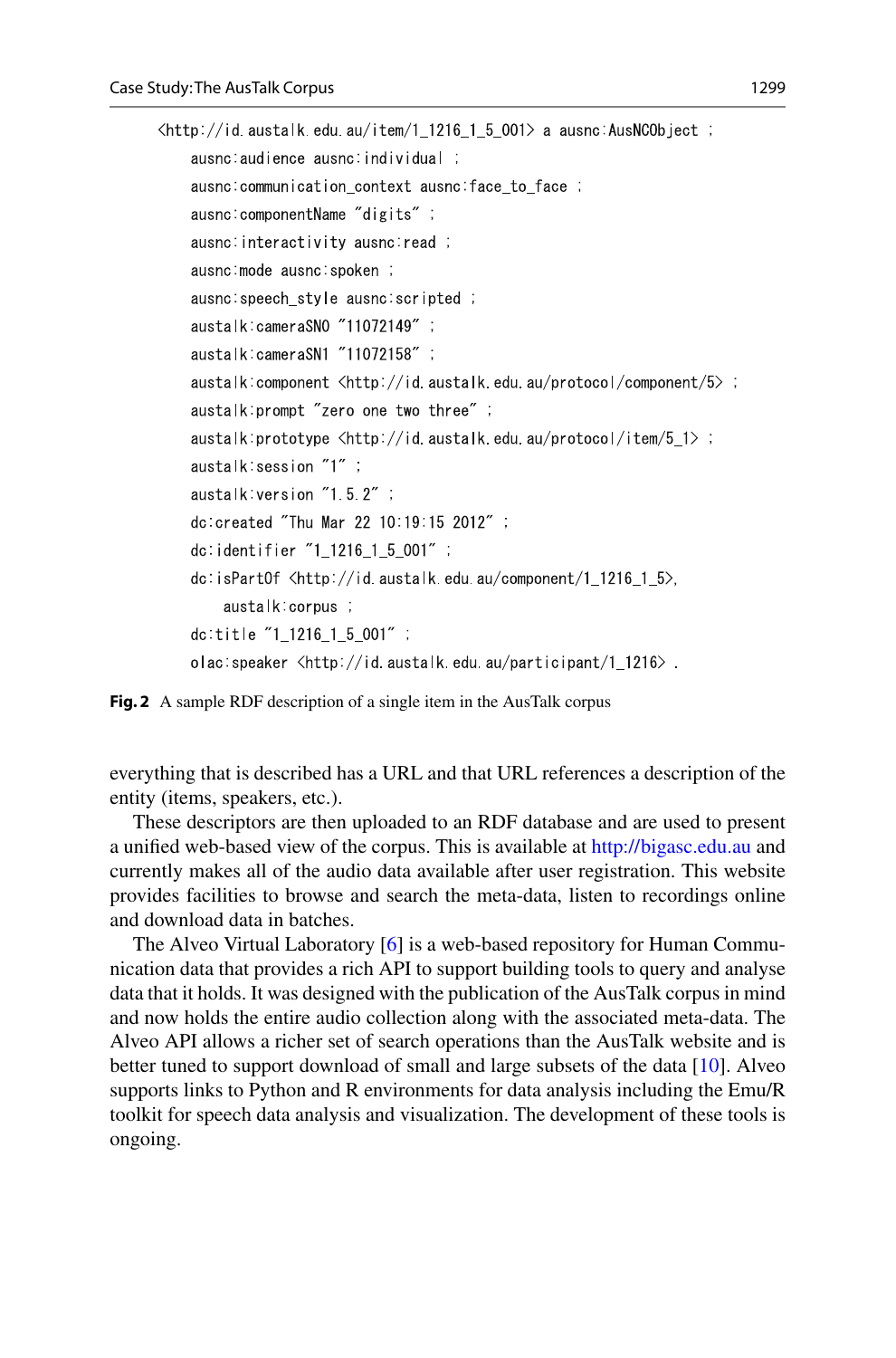# **4 Conclusion and Future Work**

Annotation is an important aspect of the Big ASC project and other similar projects for, without it, many of the applications and much of the proposed research could not be conducted. While the ideal of providing full annotations of 100% of the data will not be realised in this phase of the project, we are able to provide a full set of manually created time-aligned phonemic and orthographic transcriptions for read speech data for a selected number of speakers. Based on the work we have done with MAUS, we will also be able to provide automatically time-aligned phonemic transcriptions for all the read speech data. Manually generated orthographic transcriptions are available for a subset of the spontaneous speech data and these will be processed in MAUS to generate automatic time-aligned phonemic transcriptions.

The AusTalk data collection will continue in 2015 in order to complete the corpus containing 3000 h of AV data. Follow-on projects have already begun to collect data from different population groups (e.g. Chinese speakers in Canberra) and the analysis of AusTalk data is under way at other partner sites, e.g. video analysis for facial gestures [17–19] and close phonetic analysis of the isolated word list data. The AusTalk annotation task itself will continue until the data for the selected 100 MAUS speakers has been annotated as described above.

Meanwhile, the AusTalk corpus is now included in Alveo, a recent Australian collaborative project [6] that provides a platform for easy access to language, speech and other cognate databases along with integrated use of a range of analysis tools. This will allow the production of automated Part-of-Speech tagging and syntactic analyses as additional annotations for the corpus.

### **References**

- 1. Anderson, A.H., Bader, M., Bard, E.G., Boyle, E., Doherty, G., Garrod, S., Weinert, R.: The HCRC map task corpus. Lang. Speech **34**(4), 351–366 (1991)
- 2. Barras, C., Geoffrois, E., W[u, Z., Liberman, M.: Transcri](http://dx.doi.org/10.4018/jswis.2009081901)ber: development and use of a tool for assisting speech corpora production. Speech Commun. **33**(1–2), 5–22 (2000)
- 3. [Bizer, C., Heath](http://www.praat.org/), T., Berners-Lee, T.: Linked data the story so far. Int. J. Semant. W[eb](http://www.praat.org/) [Inf.](http://www.praat.org/) Syst. **5**(3), 1–22 (2009). doi:10.4018/jswis.2009081901
- 4. Boesma, P., Weenink, D.: Praat: doing phonetics by computer (Version 5.1.05) (2009). http:// www.praat.org/
- 5. Burnham, D., Estival, D., Fazio, S., Cox, F., Dale, R., Viethen, J., Wagner, M.: Building an audio-visual corpus of Australian English: large corpus collection with an economical portable and replicable Black Box. Paper presented at the Interspeech 2011, Florence (2011)
- 6. Burnham, D., Estival, D., Bugeia, P., Sefton, P., Cassidy, S.: Above and beyond speech, language and music: a virtual lab for human communication science (HCS vLab). NeCTAR (National eResearch Collaboration Tools & Resources) Virtual Laboratory (2012)
- 7. Butcher, A.: Levels of representation in the acquisition of phonology: evidence from 'before and after' speech. In: Dodd, B., Campbell, R., Worall, L. (eds.) Evaluating Theories of Language: Evidence from Disordered Communication, pp. 55–73. Whurr Publishers, London (1996)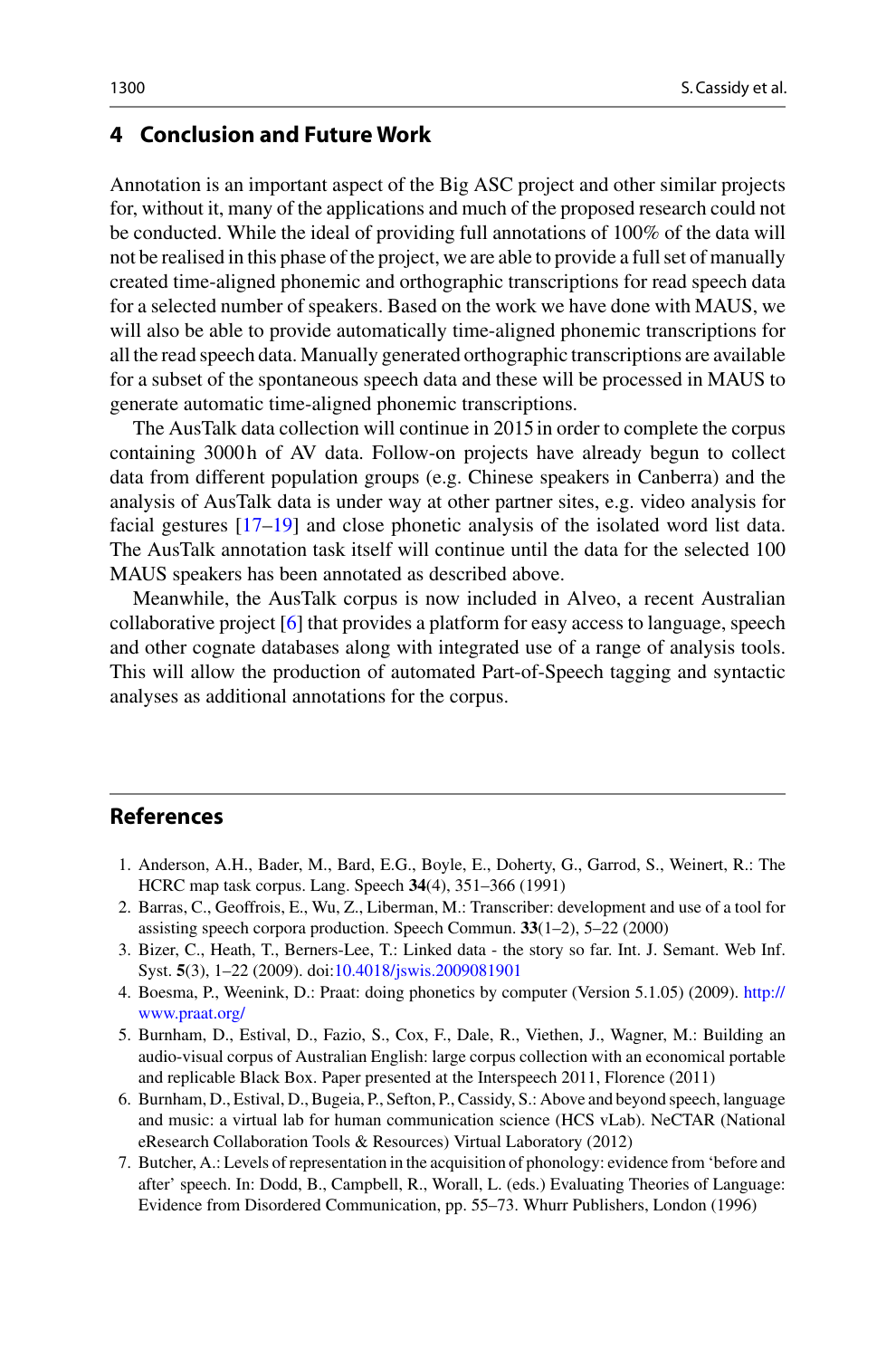- 8. Butcher, A.: Linguistic aspects of Australian aboriginal English. Clin. Linguist. Phon. **22**(8), 625–642 (2008). doi:10.1080/02699200802223535
- 9. Candlin, C., Blair, D.: Australian Learners Dictionary. National Centre for English Language Teaching and Research, Australia (1997)
- 10. Cassidy, S., Estival, D., Jones, T., Burnham, D., Berghold, J.: The alveo virtual laboratory: a web based repository API. Paper presented at the 9th language resources and evaluation conference (LREC 2014), Iceland (2014)
- 11. Cox, F., Palethorpe, S.: Regional variation in the vowels of female adolescents from Sydney. Paper presented at the ICSLP 1998, Sydney (1998)
- 12. Cox, F., Palethorpe, S.: The changing face of Australian English vowels. Varieties of English around the World: English in Australia, pp. 17–44. John Benjamins, Netherlands (2001)
- 13. Cox, F., Palethorpe, S.: The border effect: vowel differences across the NSW/Victorian border. In: Moskovsky, C. (ed.), Proceedings of ALS 2003 (2004)
- 14. Harrington, J., Cox, F., Evans, Z.: An acoustic phonetic study of broad, general, and cultivated Australian English vowels. Aust. J. Linguist. **17**, 155–184 (1997)
- 15. [Millar, J. B., Dermod](http://andosl.anu.edu.au/andosl/ANDOSLhome.html)y, P., Harrington, M., Vonwiller, J.: A [national](http://andosl.anu.edu.au/andosl/ANDOSLhome.html) [database](http://andosl.anu.edu.au/andosl/ANDOSLhome.html) [of](http://andosl.anu.edu.au/andosl/ANDOSLhome.html) [spoken](http://andosl.anu.edu.au/andosl/ANDOSLhome.html) [lan](http://andosl.anu.edu.au/andosl/ANDOSLhome.html)guage: concept, design, and implementation. Paper presented at the international conference on spoken language processing (ICSLP-90), Japan (1990). http://andosl.anu.edu.au/andosl/ ANDOSLhome.html
- 16. Schiel, F., Draxler, C., Harrington, J.: Phonemic segmentation and labelling using the MAUS technique. Paper presented at the Workshop 'new tools and methods for very-large-scale phonetics research', University of Pennsylvania, Philadelphia (2011)
- 17. Sui, C., Haque, S., Togneri, R., Bennamoun, M.: A 3D audio-visual corpus for speech recognition. Paper presented at the SST2012, Sydney (2012a)
- 18. Sui, C., Haque, S., Togneri, R., Bennamoun, M.: Discrimination comparison between audio and visual features. Paper presented at the Asilomar 2012, Pacific Grove (2012b)
- 19. Togneri, R., Bennamoun, M., Sui, C.: Multimodal speech recognition with the AusTalk 3D audio-visual corpus. Tutorial at Interspeech 2014, Singapore (2014)
- 20. Wagner, M., Tran, D., Togneri, R., Rose, P., Powers, D., Onslow, M., Ambikairajah, E.: The big Australian speech corpus (The Big ASC). Paper presented at the 13th Australasian international conference on speech science and technology, Melbourne (2010)
- 21. Yuan, J., Liberman, M.: Speaker identification on the SCOTUS corpus. Paper presented at the Acoustics 2008 (2008)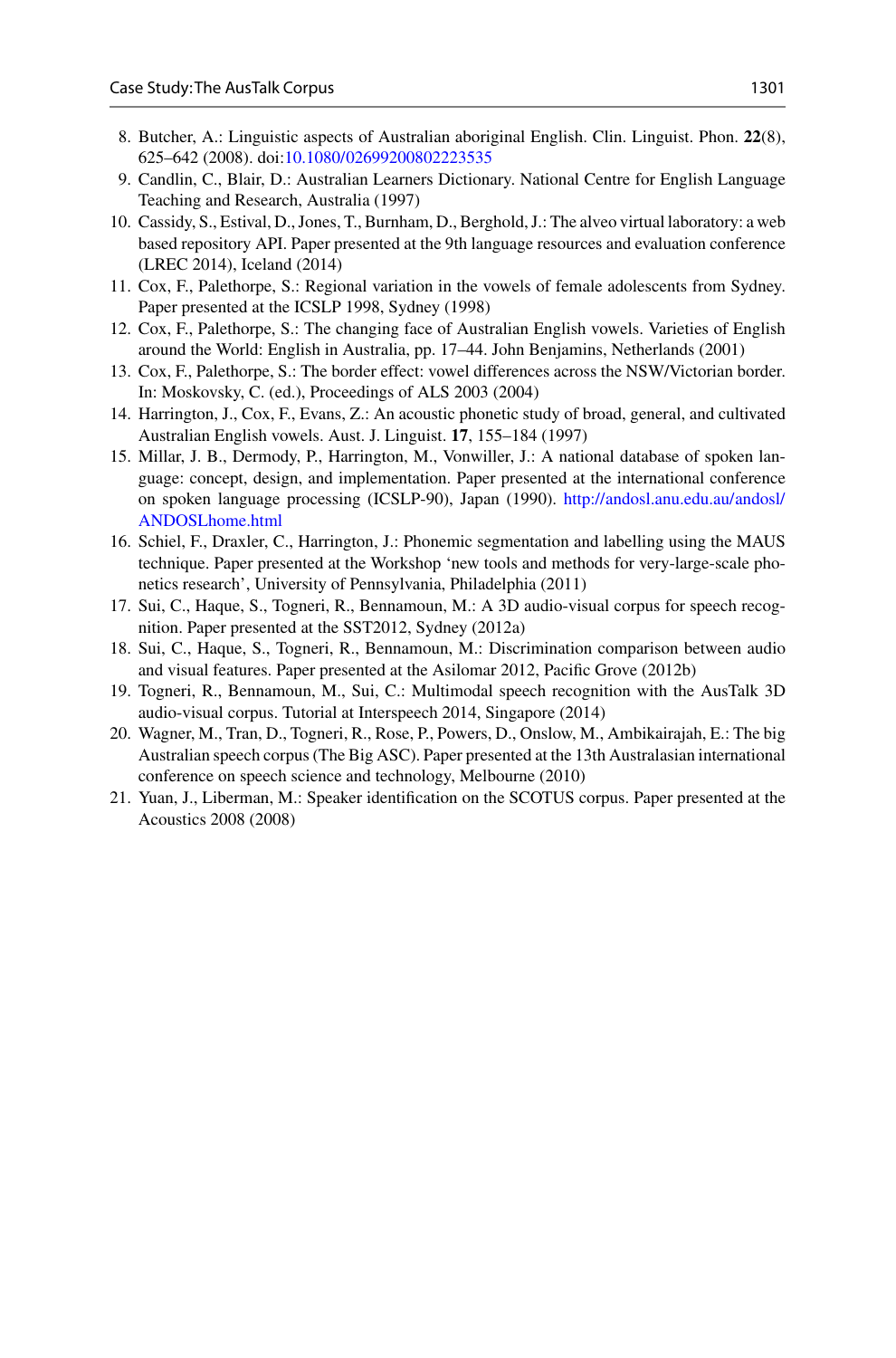# **Annotations in the Nordic Dialect Corpus**

Janne Bondi Johannessen

#### **Abstract**

In this chapter I focus on annotation in the Nordic Dialect Corpus, a dialect corpus that consists of dialectal speech from five closely related languages. There are two main types of annotation that are central: the annotation of speech itself, i.e. transcription, and the annotation of grammatical categories, i.e. tagging. Both are described and discussed, with a special focus on the success, or lack thereof, of some key choices.

#### **Keywords**

Linguistic basis · Speech corpus · Nordic languages · Transcription · Tagging · Maps

I would like to thank language engineer Kristin Hagen at the Text Laboratory, UiO, for her central role in the annotation part of t[he project and for her constructive comments on this paper. A](http://www.tekstlab.uio.no/nota/scandiasyn/transcription.html)lso, the work of our colleagues, computer scientists Anders Nøklestad and Joel Priestley, has been indispensable. Too many people to be mentioned here have taken part in the transcription work – their names can be found here: http://www.tekstlab.uio.no/nota/scandiasyn/transcription.html.

J. Bondi Johannessen  $(\boxtimes)$ 

The Text Laboratory and MultiLing, Department of Linguistics and Nordic Studies, University of Oslo, 1102 Blindern, 0317 Oslo, UiO, Norway e-mail: jannebj@iln.uio.no

<sup>©</sup> Springer Science+Business Media Dordrecht 2017 N. Ide and J. Pustejovsky (eds.), *Handbook of Linguistic Annotation*, DOI 10.1007/978-94-024-0881-2\_50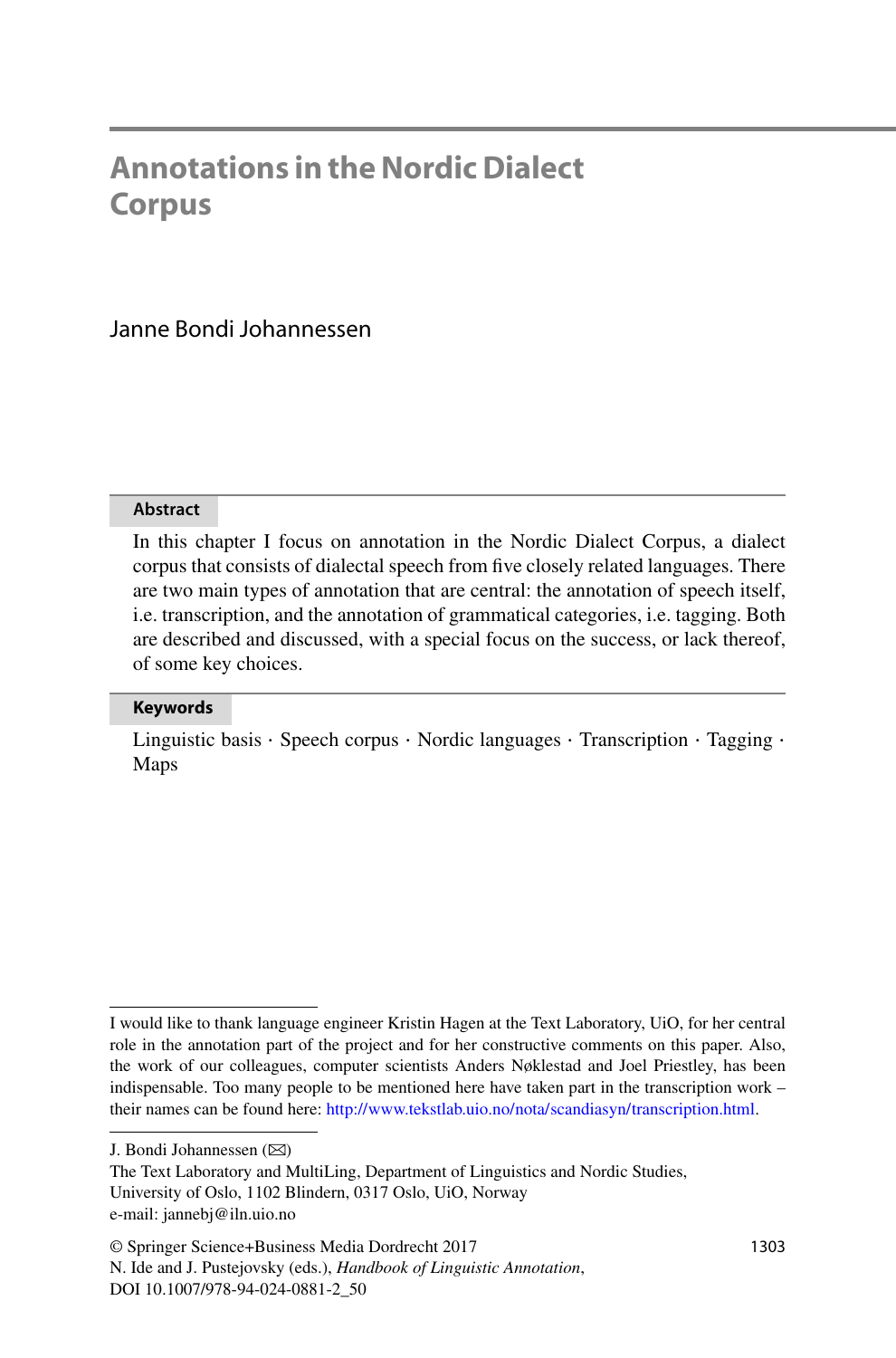## **1 Introduction**

In this chapter I will discuss problems and solutions related to two types of annotation in the Nordic Dialect Corpus  $[15–19]$ , which was launched at the end of  $2011<sup>1</sup>$ . The corpus is designed to facilitate studies of linguistic variation; this is costly, but also rewarding for the linguists who use the corpus. Since the dialect corpus is a speech corpus, many of the challenges are related to transcription, which is one type of annotation focussed on here. Since the corpus is to be used for linguistic research, general searches in the corpus via grammatical categories had to be possible, so grammatical tagging is the second type of annotation that will be discussed. Grammatical tagging of speech is generally hard, since most taggers are trained on well-behaved written language that follows well-known and explicit norms. Further, since the dialect corpus consists of five languages, there are some additional challenges that we will comment on.

## **2 About the Nordic Dialect Corpus**

The Nordic Dialect Corpus (NDC) was initiated by linguists from universities in six countries – Denmark, Faroe Islands, Finland, Iceland, Norway, and Sweden – within the research network Scandinavian Dialect Syntax (ScanDiaSyn). The aim was to collect lots of speech data and have them available in a corpus for easy access across all the Nordic languages. There were two reasons that this was a good idea: First, the Nordic languages are very similar to each other, and can to some extent be regarded as dialects of the same language. Second, the study of dialect syntax had suffered over the years, and the hope was that with lots of new material, new studies would emerge.<sup>2</sup>

The work started in 2006 and the corpus was launched in 2011. It covers five languages (Danish, Faroese, Icelandic, Norwegian, and Swedish). Most of the recordings have been done after 2000, but some additional Norwegian ones are older; from 1950–1980. There are altogether 228 recording places and 821 informants. All the recordings consist of conversations; at least one dialect speaker talking to either a research assistant or another dialect speaker.

The overall number of transcribed words is 2.8 million. The corpus has been very costly to build because of the manpower needed. As an example, transcribing the Norwegian part alone took 18 people to do, and more than 35 people have been

<sup>&</sup>lt;sup>1</sup>URLs for the online tools and resources are provided after the list of references at the end of this chapter.

<sup>&</sup>lt;sup>2</sup>Now that the project has ended, it is clear that the project has indeed led to a lot of new knowledge. Instead of mentioning all the studies here, I will simply point to the new web site *Nordic Atlas of Language Structure Online (NALS) Journal*, which has several tens of scholarly articles on various phenomena in morphology and syntax, with accompanying maps showing isoglosses that have never before been known.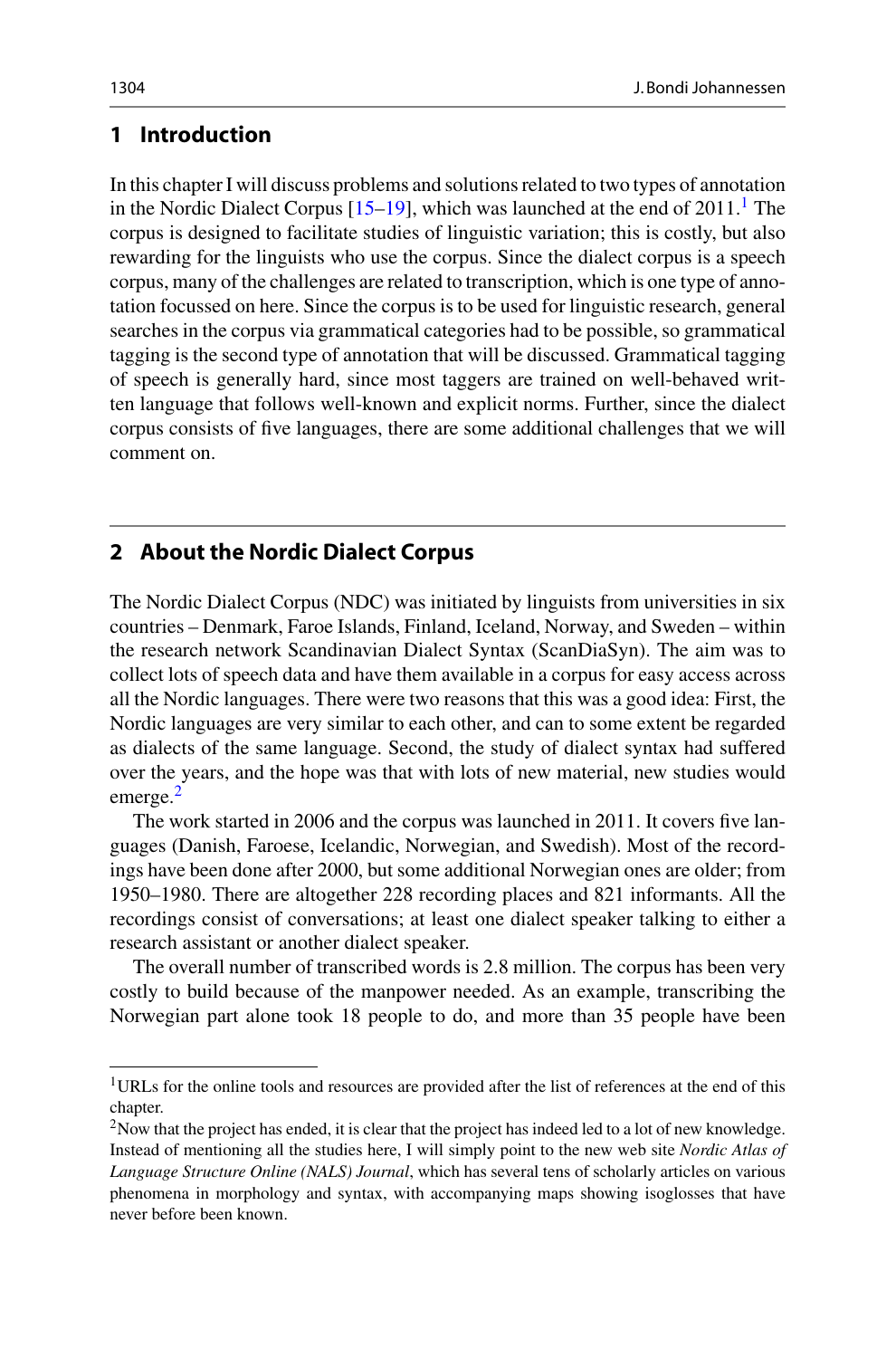| No. of    | No. of     | No. of      | No. of | Year     | Time of    | No. of tran-   |
|-----------|------------|-------------|--------|----------|------------|----------------|
| languages | informants | words       | places | launched | most       | scription      |
|           |            |             |        |          | recordings | types in       |
|           |            |             |        |          |            | Norwegian      |
|           |            |             |        |          |            | part           |
|           | 821        | $2.8$ mill. | 228    | 2011     | after 2000 | $\overline{c}$ |

**Table 1** The basic corpus statistics of NDC

involved in the recording work in Norway only, which included a lot of travel and organising. The Swedish recordings were given to us by an earlier phonology project, Swedia 2000. But all the way, several national research councils, Nordic funds, and individual universities, have contributed. The Text Laboratory at the University of Oslo (UiO) has been responsible for the technical development. The main numerical facts about the NDC are summarized in Table 1.

We know of no other speech corpus that has the combination that the NDC has of double transcriptions, easy search-interface, direct links to audio and video, maps, results handling, and availability on the web. There are other interesting resources with some of the features we have mentioned for other languages. The Scottish Corpus of Text and Speech contains over 4.5 million words, of which 23% is spoken, transcribed and linked to audio. The British National Corpus contains 10 million words of spoken English, which have been categorised into 28 different dialects. The sound files are transcribed orthographically and grammatically tagged, and many recordings, including naturalistic ones, have been made available recently. The DynaSand web-based dialect database consists of information on various syntactic features and their distribution geographically in the Netherlands and Belgium. It contains recorded material from the project's questionnaire sessions, with read sentences and meta-linguistic discussions. The C-ORAL-BRASIL I [25] is an informal spoken Brazilian Portuguese reference corpus available on DVD, transcribed and with audio and transcription aligned.

The NDC has been integrated in the Glossa corpus search system [11, 14], which has user-friendly, yet advanced, options for searching and results handling, and with easy links between transcriptions and audio and video. Nothing more will be said about Glossa here, but wherever there are figures depicting searches or results, these are from that interface.

## **3 Annotation I: Transcription**

## **3.1 Two Types of Transcription**

In order for a speech corpus to be used, it is necessary to transcribe the spoken language into a written representation, where the conversations have to be transcribed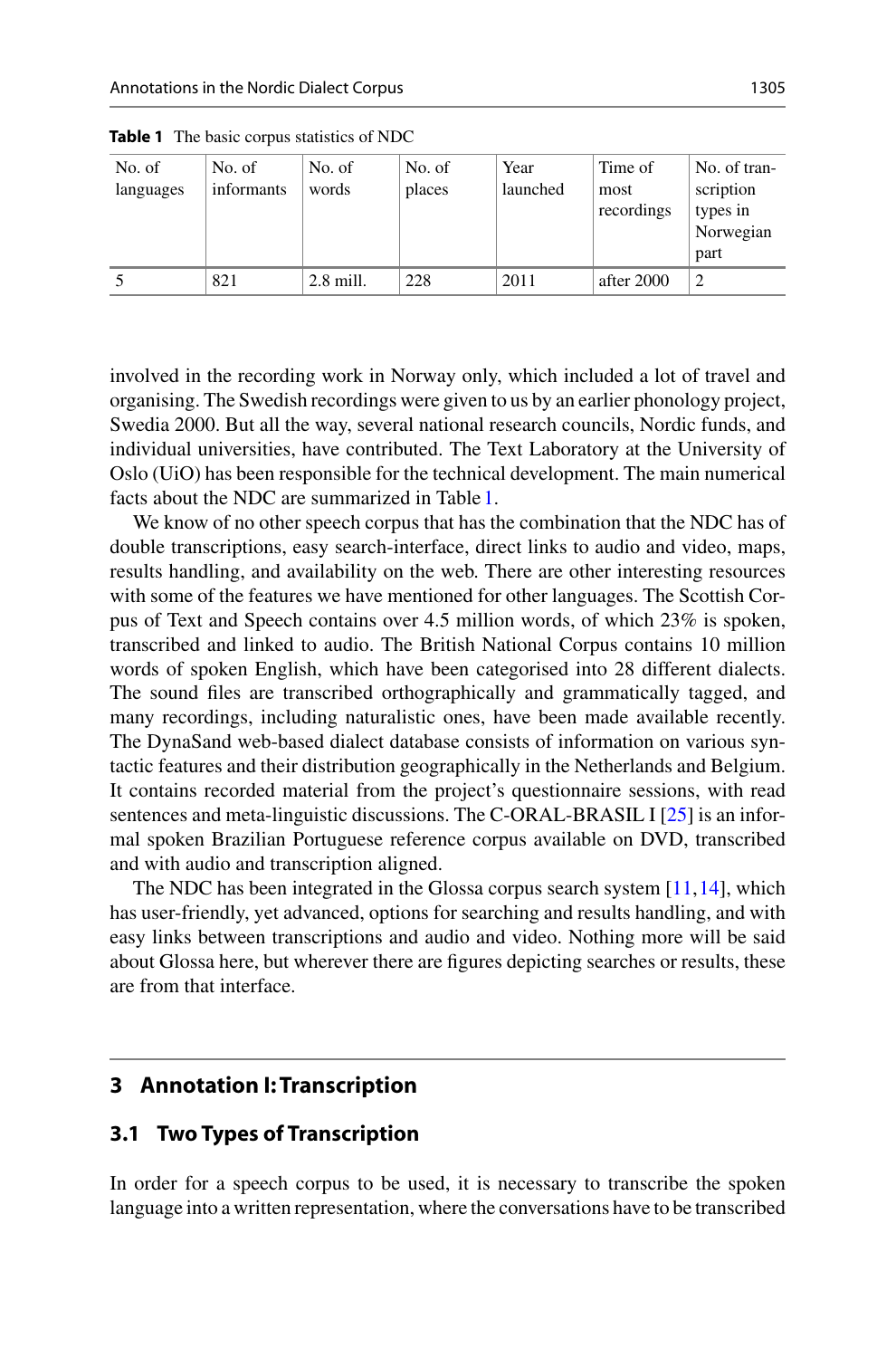word by word. To be able to search in a corpus, it has to be transcribed to a standard orthography.3 All the recordings are therefore transcribed orthographically. However, the Nordic Dialect Corpus has been developed in order to facilitate linguistic studies in individual and dialectal variation. There are many linguistic purposes, not only phonological, but also morphological or syntactic ones, where it is desirable to have a phonetic transcription. Thus for all the recordings of Norwegian (for which there was sufficient funding) and for the dialect of Övdalian in Sweden (which is almost like a different language), we have also included phonetic or phonetic-like transcriptions. The corpus search interface makes it possible to search for a particular word or other sequence of words or parts of words by the orthographic or the phonetic transcription, or a combination of both.

## **3.2 The Transcription Process**

The process of the two annotations in the Norwegian part of the corpus is described in this section. Each recording was phonetically transcribed manually by one assistant, while the output was proof-read by a different assistant, who checked the transcription against the audio. Then the text was run through a semi-automatic transliterator whose input was the phonetic transcription and its output orthographic transcription. A third assistant manually checked the output. Finally, a fourth person would proof-read the resulting orthographic transcription, checking it against the audio.

There were 18 part-time transcribers for the Norwegian part of corpus, consisting of 2,187,046 words, and 6 assistants doing the semi-automatic transliteration. They were all linguistics students who had read our extensive guidelines [16]; had learnt from each other; and cooperated and consulted each other. They were all expected to work in the same work place in order to ensure homogeneity in the transcriptions.

The other transcriptions were partly done at a national level, and partly in Oslo. The phonetic transcriptions follow national conventions, not the International Phonetic Alphabet. The conventions are described in Papazian and Helleland [30], they use only Latin letters. For Övdalian, the national Swedish orthography was used as the standard variant, while the orthography standardised by the Övdalian language council Råðdjärum was used as a "phonetic" transcription. To our knowledge, no other speech corpus contains double transcriptions. However, we would like to mention that a new Finland-Swedish dialect corpus—Talko—has adopted our tools; corpus design and interface, and even use two transcriptions (see Svenska Litteratursällskapet i Finland, in the reference list).

It is important that all words from the original phonetic transcription have an equivalent in the orthographic transcription. The two must be totally aligned word by word for the results to be used in the corpus search system.

<sup>3</sup>There are two Norwegian written norms, and for this corpus, we chose the *Bokmål* variant.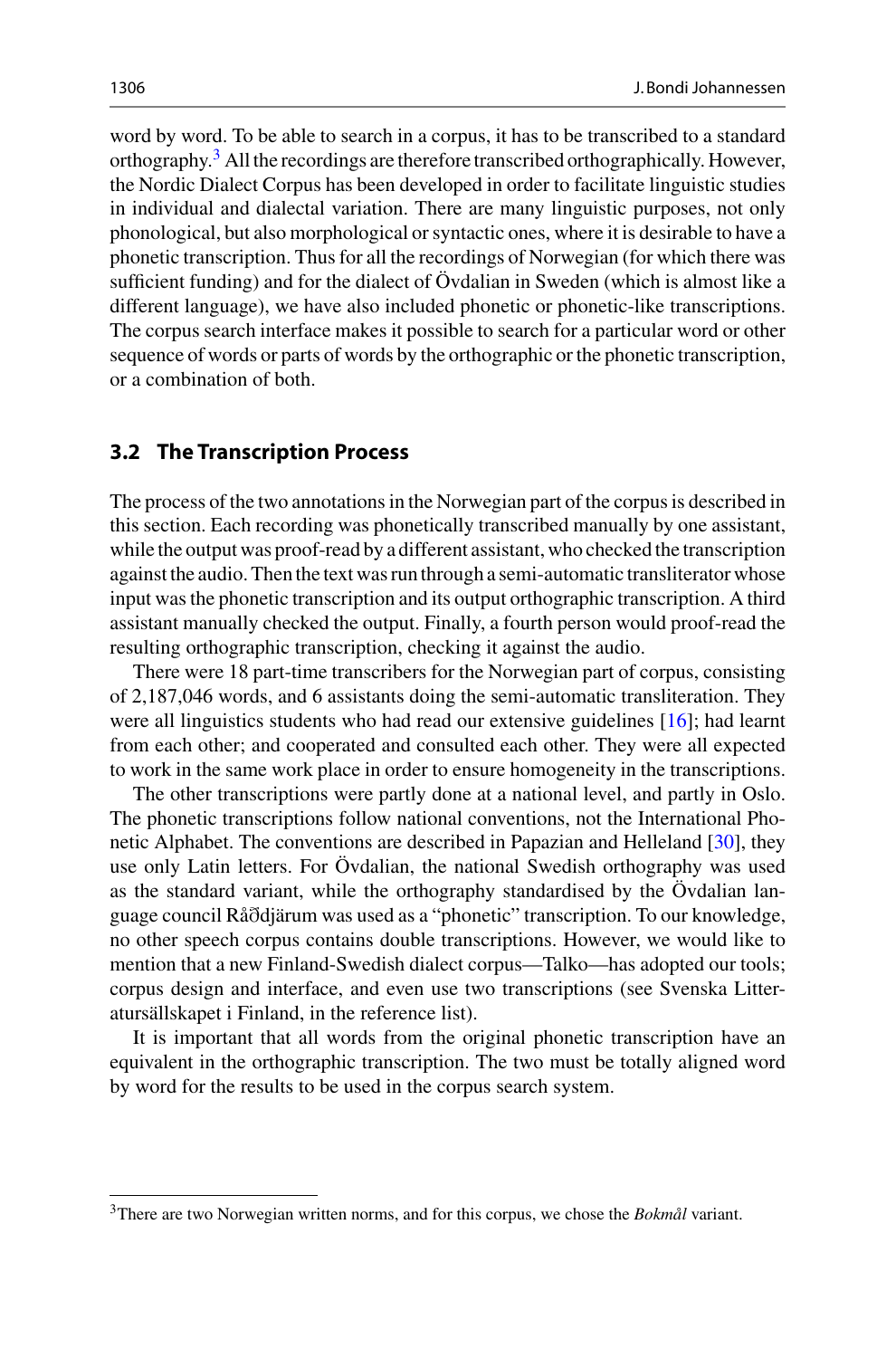## **3.3 The Usefulness of Two Transcriptions for Corpus Users**

The double transcriptions are extremely valuable. They make it possible to search for, for example, the Norwegian negator *ikke* 'not', and immediately get results for all pronunciations of this word: *ikke, innkje, inte, int, itte, itt* etc., as depicted in Fig. 1. The boxes accompanying the phonetic forms in Fig. 1 are blank to start with, but the corpus user can choose to colour each box separately, thereby getting a map that represents the different phonetic forms with different colour. By choosing for example red colour for all the fricative pronunciations  $\frac{\ln \sqrt{t}}{\ln \sqrt{t}}$  and black colour for the velar stops /k/, a map can readily be produced, thus giving access to isoglosses (geographical borders for single language features) produced at an instant from spoken language data, as in Fig. 2. For a corpus aimed at dialect research, getting results in a map view is very useful. New knowledge on geographical variation can be depicted for almost any imaginable linguistic feature, as long as it is phonetically transcribed. The place of origin for each informant is located by GIS coordinates and the Google Maps API is used. Since every item in the corpus is connected to an informant, it means that for each word, string, piece of word or syntactic construction, there is a geographical location.

Without the phonetic transcription we would not have been able to find these dialect differences, and hence the new isoglosses. But the isoglosses also depend



**Fig. 1** Some of the phonetically transcribed variants of the negation *ikke* 'not'. Those that have been pronounced with a fricative have been coloured *red*, while those that have a velar stop have been coloured *black* (colour figure online)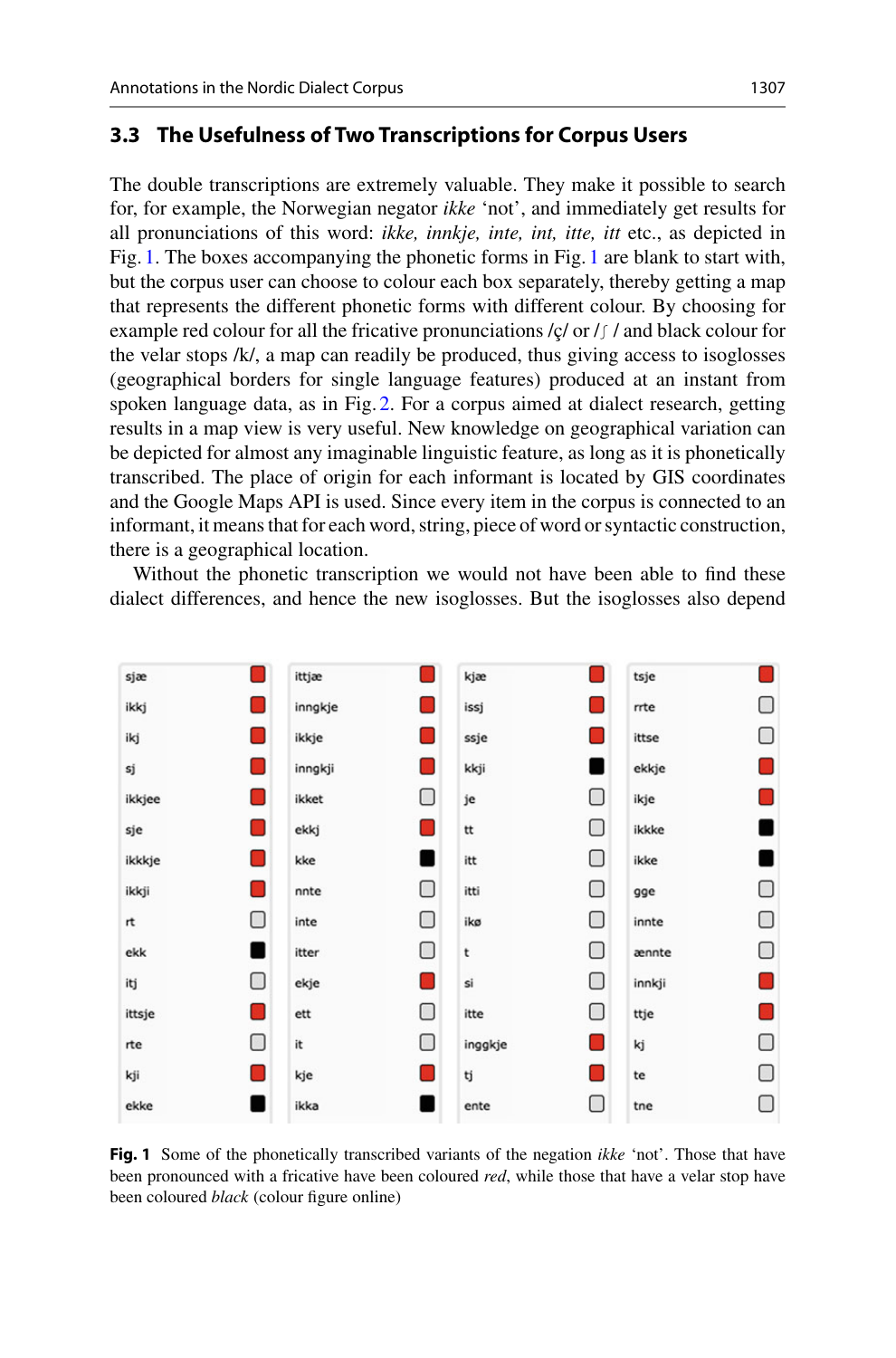

**Fig. 2** Map that shows results for fricative (*red*) and velar stop (*black*) pronunciations of *ikke*'not'. Clear isoglosses emerge from the map (screenshot from map generated by the Nordic Dialect Corpus, under a CC BY licence) (colour figure online)



**Fig.3** One hit from a corpus search for the orthographic *ikke* 'not', depicting how both the phonetic and orthographic transcriptions are displayed. The result is shown before and after translation by Google Translate, which is integrated in the corpus search system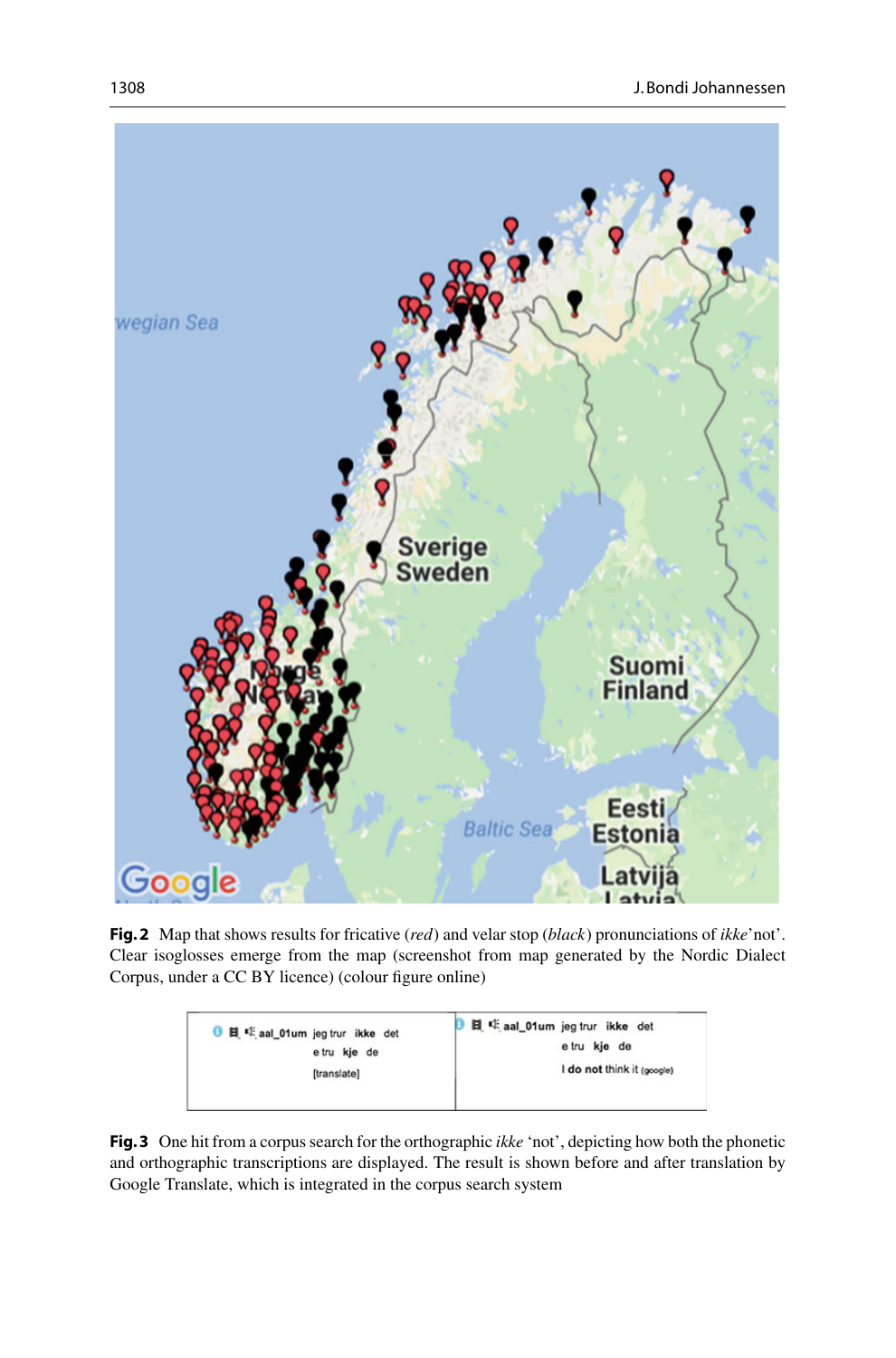on the orthographic transcription, since it is exactly the pairing of the transcriptions that makes it possible to find the variation of one particular linguistic feature. The standard orthography also makes it possible to have the dialect results translated to English, by using a Google Translate API, see Fig. 3.

#### **3.4 Transcription Software**

For each language, transcription software was used that inserts time codes directly into the transcribed text at suitable intervals, enabling the transcription to be presented with its corresponding audio and video. Apart from most of the Swedish recordings, the other languages were transcribed by transcribers who were trained in Oslo, which ensured as uniform as possible a treatment of the different languages. Different software was used, but all transcriptions were adapted to the Transcriber XML format, which is also the interchange format used in the project. We mainly used Transcriber 1.5.1 for PC (see [2]). This has an intuitive user interface, and is fast and simple to use. It also has the advantage of offering the option of creating one's own macroes for various events such as laughter. The program further exports transcriptions to a nice HTML format. There are a couple of less attractive features, too. First, the PC version does not accept video. Second, overlapping speech can only be annotated for two people at a time.

A second type of software used in the project is the semi-automatic dialect transliterator, a program developed for the project at the Text Laboratory, UiO. It takes as input a phonetic text and an optional dialect setting. First, sets of text manually transliterated to orthography are used to provide a good basis for training the transliterator, enabling it to accurately guess the transliteration for further texts. The training process can be repeated, and the trained version can be used for similar dialects. Performing two types of transcriptions does not take twice the time of one, and is therefore much less costly than two fully manual transcriptions would have been. The transliterator can be used for any language, and has so far also been used for the Finland-Swedish corpus Talko.

A third type is the software developed in the project to fuse the two transcriptions and also to check that the phonetic and orthographic transcriptions are in fact totally aligned, typically after the tagging process.

#### **3.5 Transcription Guidelines**

Setting off time for the development of proper transcription guidelines is invaluable. The guidelines [16] for the Nordic Dialect Corpus were developed in close cooperation with the transcribers in frequent meetings in the initial months of the project. Even if we had experience from earlier transcription projects, such as that of the Corpus of Oslo Speech [13], the dialect project presented additional problems given that many dialects were further away from the orthographic norm, and that we had decided to have two transcriptions for Norwegian. Here we will discuss some of the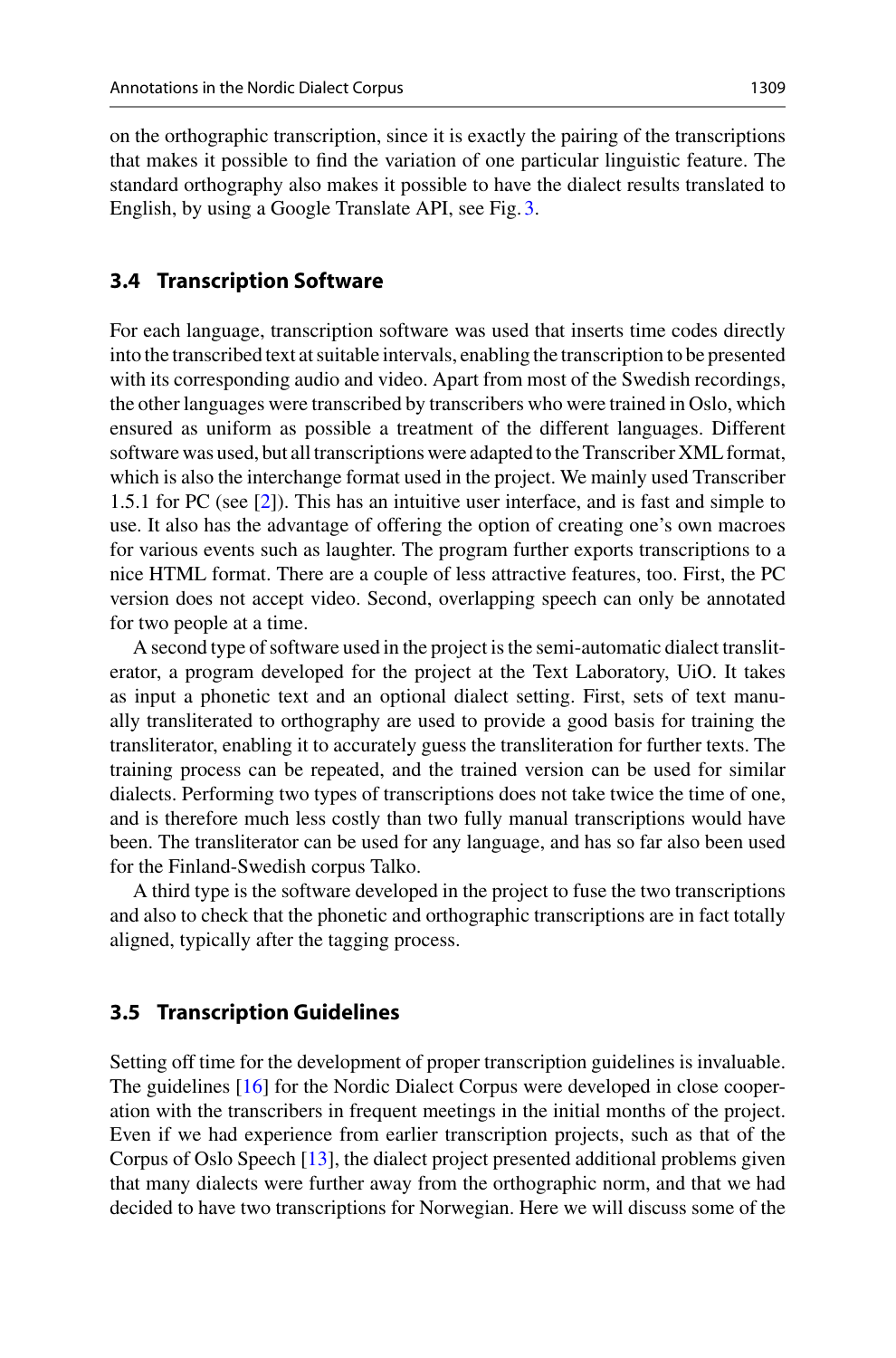problems we encountered and how we chose to solve them, but also other things that we think are important to be present in transcription guidelines.

The guideline starts with a gentle reminder of the practical challenges that are involved in transcription work, with some general advice about frequent breaks, and things like short-cuts using the keyboard etc. The document also contains detailed information about how to name files, where to put them, where the sound files are located, and instructions on how to use the transcription software. For transcriptions other than orthographic ones, the phonetic symbols and choices are explicitly described.

The transcription system we have followed is based on a system where alphabetic letters or letter combinations have the sound values from the Oslo dialect (assumed to be known by all readers). For example, the IPA symbol /u/ is represented by *<*o*>* in our transcription, while /o/ is *<*å*>*. There is a phonological distinction between long and short vowels in Norwegian, and short vowels are represented by double consonants, so that *oppvokst* 'grown up' is represented as: *<*åppvåkkst*>*. Consistency is central, so although many orthographic combinations would normally yield the same sounds, in the semi-phonetic transcription, one combination only has been chosen, so that the nasal velar is always represented by *<*ng*>* irrespective of the original orthographic version of the word: *tanke* 'thought' *<*tanngke*>*. There has to be guidelines for every speech sound, like syllable-carrying consonants: *gutten* 'the.boy' *<*gut'n*>*.

Names may represent unwanted identification of people and should be avoided. We have chosen to anonymise names, using  $F_1 - F_n$  for female first names,  $M_1 - M_n$  for males, and  $E_1 - E_n$  for surnames. Non-linguistic sounds that may have some meaning in the conversations, such as laughter and yawning, should be marked. The same goes for sounds that seem to be linguistic, but whose meaning is not clear without further analysis. These are clicks of various kinds, which we have lumped together into two categories; front and back clicks. We have pre-identified some of these sounds and assigned them keyboard short-cuts, for quicker transcription. Further, citations and meta-linguistic comments are marked; they are simply put in inverted commas.

The semi-automatic dialect transliterator poses certain constraints on the transcriptions. The fact that the transcriptions will be translated to standard orthography and later automatically tagged, means that assimilations across words must be represented in separate words; this is also specified in the guidelines.

#### **3.6 Transliteration Guidelines**

There is a separate set of guidelines for the transliteration from phonetic script to standard orthography [22]. There are three main principles: (1) The standard orthography is always used. (2) Given the requirement for a complete word-alignment (for easy search-facilities when the transcriptions are put into the corpus), syntax is never standardised, but morphology is. (3) Two types of normalisation are marked especially, viz. words that are marked as foreign to the norm (tag  $= x$ ), i.e., words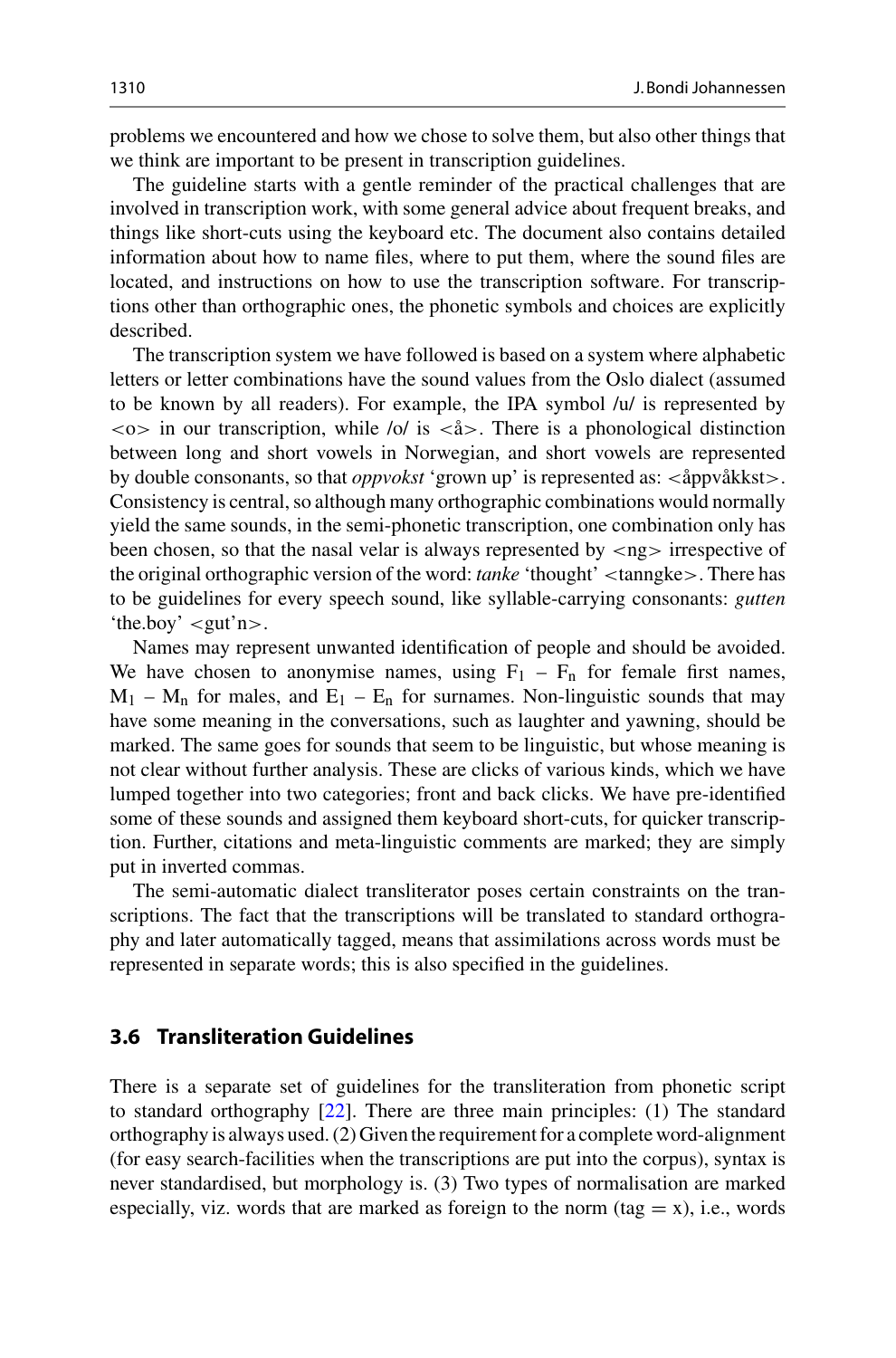not found in the standard dictionaries usually because they are loanwords or dialect words, and function words, i.e. grammatical words, that have been drastically translated to the norm (tag  $= 0$ ), in order for corpus users to be able to find all cases of, for example, a given subjunction independently of its phonological realisation in the various dialects.

The fact that standard orthography is used is not controversial. The difficult cases are dealt with by the choices accompanying the x and o tags (which we will discuss below). The fact that word order is never changed is also a straight-forward principle to follow, although the resulting text may look very strange with normalised orthography. However, the choice of normalising morphology also means introducing morphological distinctions that might not exist in a given dialect.  $(1)$ – $(2)$  exemplify this. Many dialects do not have a case distinction in the third person plural pronouns, like the Botnhamn dialect (North Norway). As can be seen in the (a) examples, the subject in (1) and the object in (2) are represented by the same pronominal form, but the (b) examples reveal that they have different forms in the standard orthography.

(1)

|  | a. dæmm laggde jo sko sjøll |  |                                |
|--|-----------------------------|--|--------------------------------|
|  | b. de lagde jo sko sjøl     |  |                                |
|  |                             |  | they made yes shoes themselves |

'They made shoes themselves.' (botnhamn\_03)

## (2)

a. førr å vie **dæmm** ut b. for å vide **dem** ut for to widen them out

'in order to widen them' (botnhamn\_03)

The x tag is used in order to be able to tell the corpus user that this word does not have a standard equivalent, i.e., is not found in the standard dictionary *Bokmålsordboka*. Such words are typically dialectal or loanwords. They are not translated to a normalised variant, since their meanings are often unclear to the transcribers and transliterators, but they are adapted with respect to morphology. Table 2 shows some examples of words that have been tagged with the x tag.

This tag has been used in several other corpora, too, and has been employed with success to, among other things, find English loan words in Norwegian [23], slang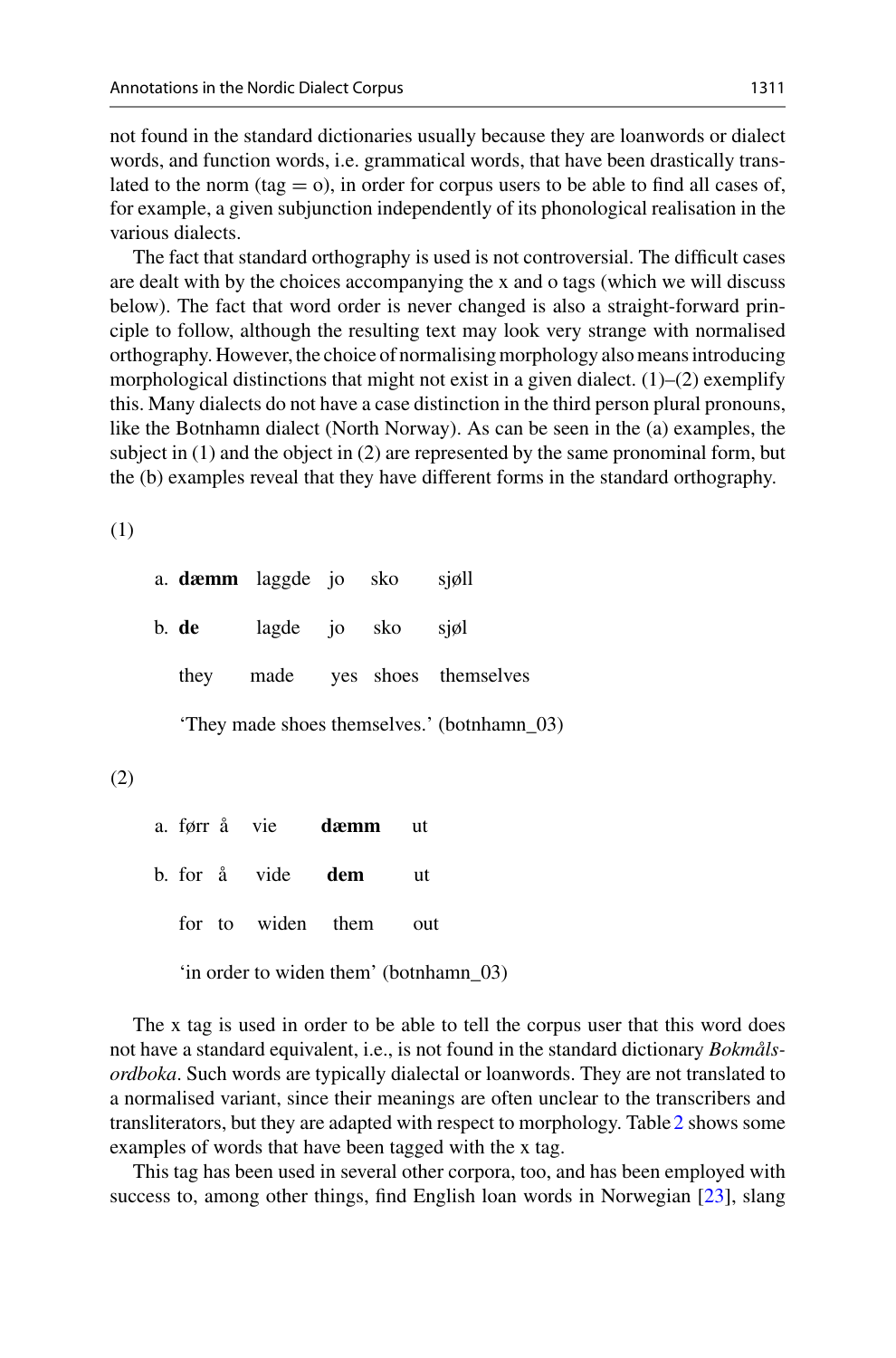| <b>Table 2</b> Examples of words that have been tagged with the x tag. $\langle \langle L \rangle$ represents a retroflex flap, |
|---------------------------------------------------------------------------------------------------------------------------------|
| https://en.wikipedia.org/wiki/Retroflex_flap.) The question mark indicates that the meaning of this                             |
| word is not known to the transcribers                                                                                           |

| Phonetic  | Normalised to | English           |
|-----------|---------------|-------------------|
| taimast   | times         | 'is timed'        |
| loggLe    | løgglig       | ? (adjective)     |
| nusstre   | nustrig       | ? (adjective)     |
| bånfosst  | barnefost     | $?$ (noun)        |
| smalamøki | smalamøkka    | 'sheep droppings' |
| riffti    | riftene       | $?$ (noun)        |
| kjårhæLær | kjårhæler     | ? (noun)          |

**Table 3** Examples of words that have been tagged with the o tag

| Phonetic | Transliterated to | English            |
|----------|-------------------|--------------------|
| så       | enn               | 'than'             |
| vart     | ble               | 'became'           |
| tå       | av                | $\circ$ of $\circ$ |
| jå       | hos               | at'                |
| kå       | hva               | 'what'             |
| me       | vi                | 'we'               |
| ekkå     | noen              | 'some'             |

words amongst youths in Oslo [29], and detecting a written language bias in the vocabulary in the dictionary *Bokmålsordboka* [7].

The o tag is used to annotate function words that have a very different phonological form from the standard, but where the semantics is more or less the same. The reason for this choice is that the Nordic Dialect Corpus is also planned to be used for syntactic research. Function words are then important, and it is valuable to find all in one search, even if their form is different. These words are then translated to the equivalent or near-equivalent in the standard written language, and given the tag o for easy recognition. Some examples are given in Table 3.

The x and o tags make it possible to search for all the words that are tagged this way with one click.

## **3.7 Linguistic Knowledge as an Outcome of the Annotation**

Just as the future use of the corpus by linguists has informed the annotation scheme (there is linguistic motivation for the two transcriptions, and the tags x and o), the converse is true. While developing the transcription guidelines it soon became clear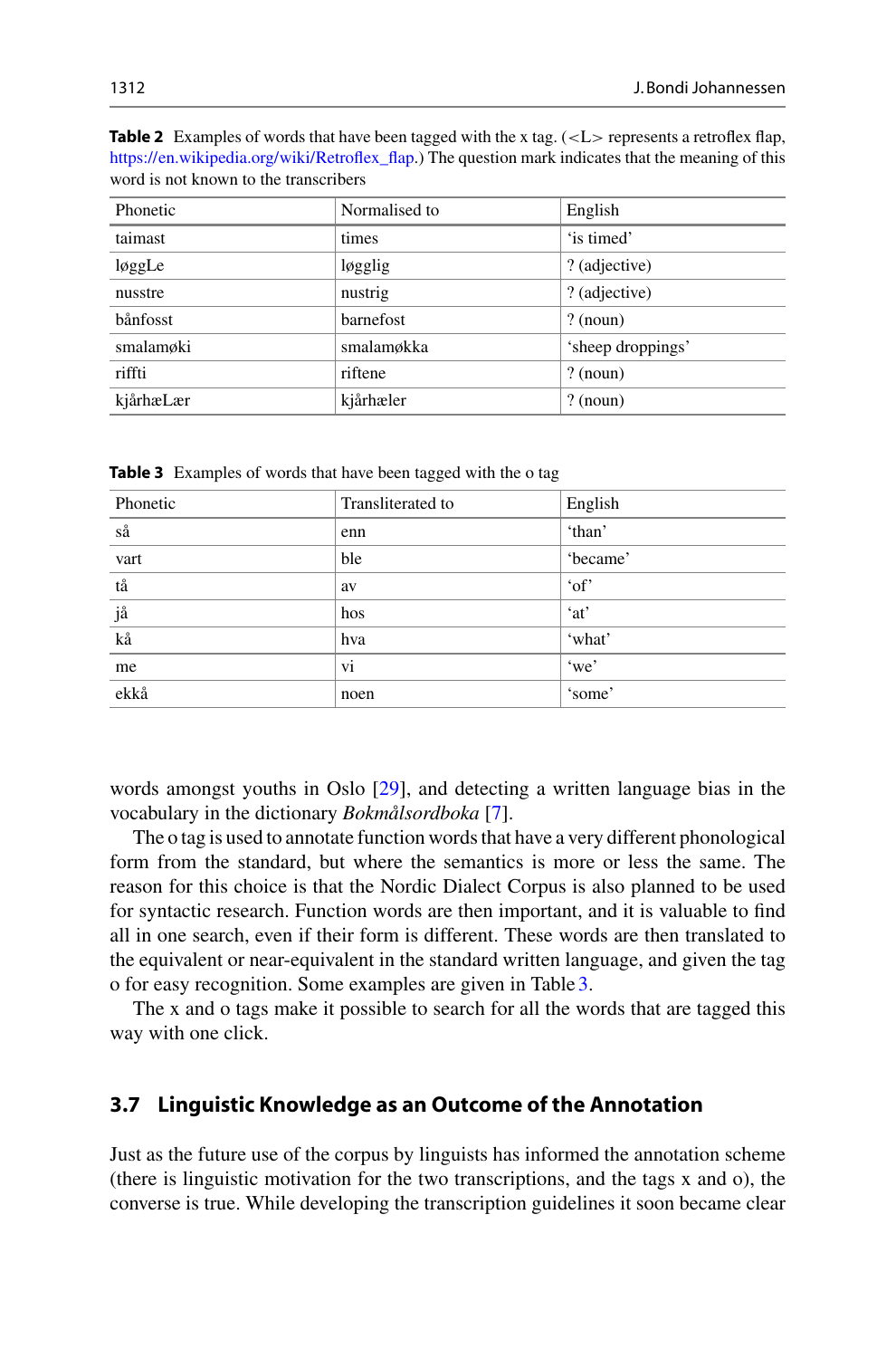| Interjections not found in the standard<br>dictionary | Meaning                                |
|-------------------------------------------------------|----------------------------------------|
| eh                                                    | 'I feel a distance to what is claimed' |
| ehe                                                   | 'I understand'                         |
| heh                                                   | 'I'm impressed'                        |
| hm                                                    | 'I wonder what you meant'              |
| m-m                                                   | 'I deny the claim'                     |
| mhm                                                   | 'I understand'                         |
| mm                                                    | 'I agree/confirm'                      |
| næ                                                    | 'I'm surprised'                        |
| u                                                     | 'I'm impressed'                        |

**Table 4** Some examples of interjections not found in the standard dictionaries

that the standard dictionaries are developed for the written language. Although many of the sounds that people utter while talking cannot be described as words, some sounds and sound combinations clearly have a stable meaning. These should typically be characterised as interjections, as they do not have a place inside the sentence. Having listened through a lot of speech in the recordings, we found a long series of new interjections, which have been included in the transcription guidelines [16] and are used in the corpus. We have given these interjections a standardised orthography. Some are shown in Table 4.

## **3.8 Ensuring High Quality**

No formal evaluation of the transcription methods has taken place. However, we would like to emphasise that the whole process of developing the transcription standard was long and thorough, with frequent meetings between the transcribers (most were master students in linguistics) and the project leaders. The decisions therefore were made after long discussions on particular challenges, as well as a lot of trial and error in testing actual methods. One feature that was abandoned after this process was, for instance, the marking of stress. Although this feature is central in Norwegian phonology and varies systematically across the country, it turned out to be impossible for the transcribers to agree on what they heard. We had to conclude that this feature would never be annotated in such a way that it could be useful for researchers.

The transcription process included (as mentioned) proof reading by the transcribers of each others' work with feed back, to ensure a consistent annotation practice. We add that the corpus user interface has a button for reporting bugs, including transcription errors, and these are regularly inspected, and the transcriptions corrected when necessary.

Finally, feed back from researchers show that the choice of having two types of transcriptions was a very good one, giving so many new options that were never possible in the past.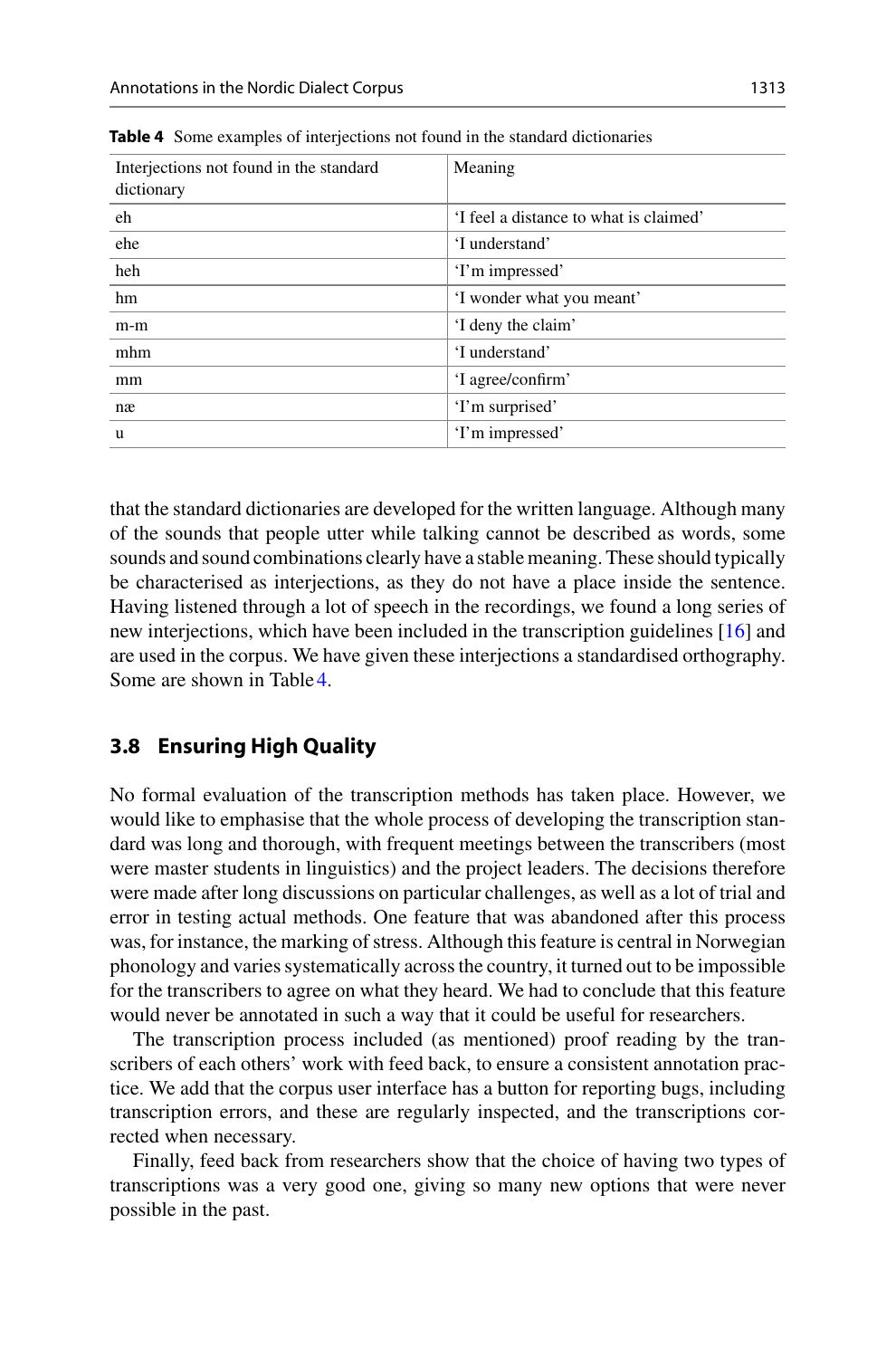## **4 Annotation II: Grammatical Tagging**

## **4.1 Grammatical Tagging of Five Languages**

The transcriptions for the five languages have all been morphologically tagged with part of speech tags. Tagging speech data is different from tagging written data. Speech contains disfluencies, interruptions and repetitions, and there are rarely clear clause boundaries [1,10,12,38]. Any tagger developed for written language will therefore be difficult to use directly for spoken language. (Though Nivre and Grönqvist 2001 did this, on a material different from ours). In spite of this, we had to mostly use available written language taggers. These are not optimal for spoken language, but were the only ones available. Some of the taggers are statistics-based and some rule-based, and some are even a combination.

The Text Laboratory, UiO, has the responsibility for the tagging. Since the transcriptions have been tagged individually with taggers developed in other projects for the respective languages, each language has an individual tag set chosen by those who developed the taggers originally. The Danish transcriptions are lemmatised and POS tagged by a Danish Constraint Grammar Tagger [20] developed for written Danish, see Bick [3]. The Faroese transcriptions were first tagged with a Constraint Grammar Tagger for written Faroese, see Trosterud [34]. Since spoken Faroese has a lot of words that are not approved in written standard Faroese, about half of the material was manually corrected after the Constraint Grammar tagging. Finally a TreeTagger [33] was trained on the corrected material, and the rest of the transcriptions were tagged again.<sup>4</sup> The Icelandic transcriptions were first tagged with a tagger for written Icelandic, see Loftsson  $[24]$ , and some manually corrected afterwards.<sup>5</sup> The orthographic Norwegian transcriptions were lemmatised and POS tagged by a TreeTagger originally developed for Oslo speech [27,28]. This speech tagger was trained on manually corrected output from the written language Oslo-Bergen tagger  $[8]$ .<sup>6</sup> The TreeTagger gained an accuracy of 96.9% on the Oslo speech corpus, see Nøklestad & Søfteland [27,28]. The Swedish subcorpus was tagged by a modified version of the TnT tagger developed by Kokkinakis [21]. After having been manually corrected and retrained, a spoken language Swedish statistical HunPos tagger (Halácsy 2007) was developed at the Text Laboratory. The tagger was trained on the Swedish PAROLE corpus and the manually tagged orthographic Övdalian transcriptions.7

<sup>4</sup>The manual corrections of the Faroese tagger were done by Remco Knooihuizen at the Text Laboratory, UiO.

<sup>5</sup>The manual corrections of the Icelandic tagger were done by Gísli Rúnar Harðarson at the Text Laboratory, UiO.

<sup>6</sup>The manual corrections of the Norwegian speech tagger were done by Åshild Søfteland at the Text Laboratory, UiO.

 $7$ The manual corrections of the Swedish tagger were done by Piotr Garbacz at the Text Laboratory, UiO.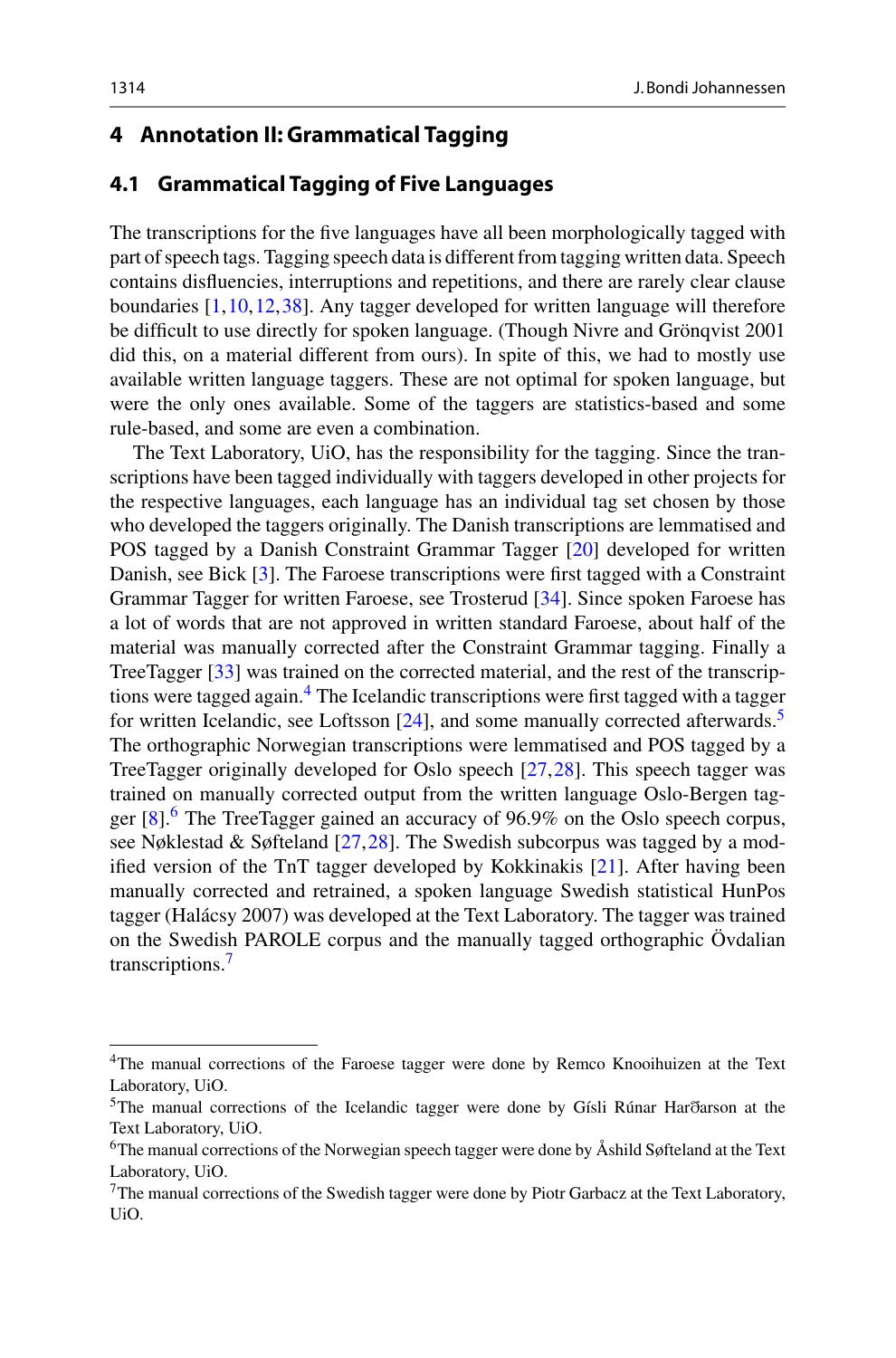

The language sub-corpora thus have been tagged with different tag sets, but the tags have been standardised in the search system, making it possible to search for the same category across all the corpora, illustrated by a search for adjectives, in Fig. 4.

The search for adjectives results in hits like those in (3), among many others (and supplied with the Google Translate output):

(3)

| a. | nej # der kommer # $\triangle$ <b>ældre</b> mennesker ind her                        | (Danish)           |
|----|--------------------------------------------------------------------------------------|--------------------|
|    | no  coming <b>older</b> people in here (google), (aarhus4)                           |                    |
|    | b. ja teir eru teir eru eru <b>effektivir</b> í álopinum                             | (Faroese)          |
|    | Well they're they're are <b>effektivir</b> in alopinum (google), (fuglafjoerdur f12) |                    |
|    | c. ekki til að fara í svona rosalega <b>flotta</b> ferð býst ég við                  | (Icelandic)        |
|    | not to go so <b>awesome</b> trip I guess (google), (iceland_a1)                      |                    |
|    | d. å de synns e e ufattele <b>gått</b>                                               | (Norwegian)        |
|    | and I think this is incredibly <b>good</b> (google), (aal $01$ um)                   |                    |
|    | e. før ig ir so kluvin ig wet it siouv                                               | (Ovdalian Swedish) |
|    |                                                                                      |                    |

or I am so ambivalent, I do not know **myself** (google), (aasen\_35)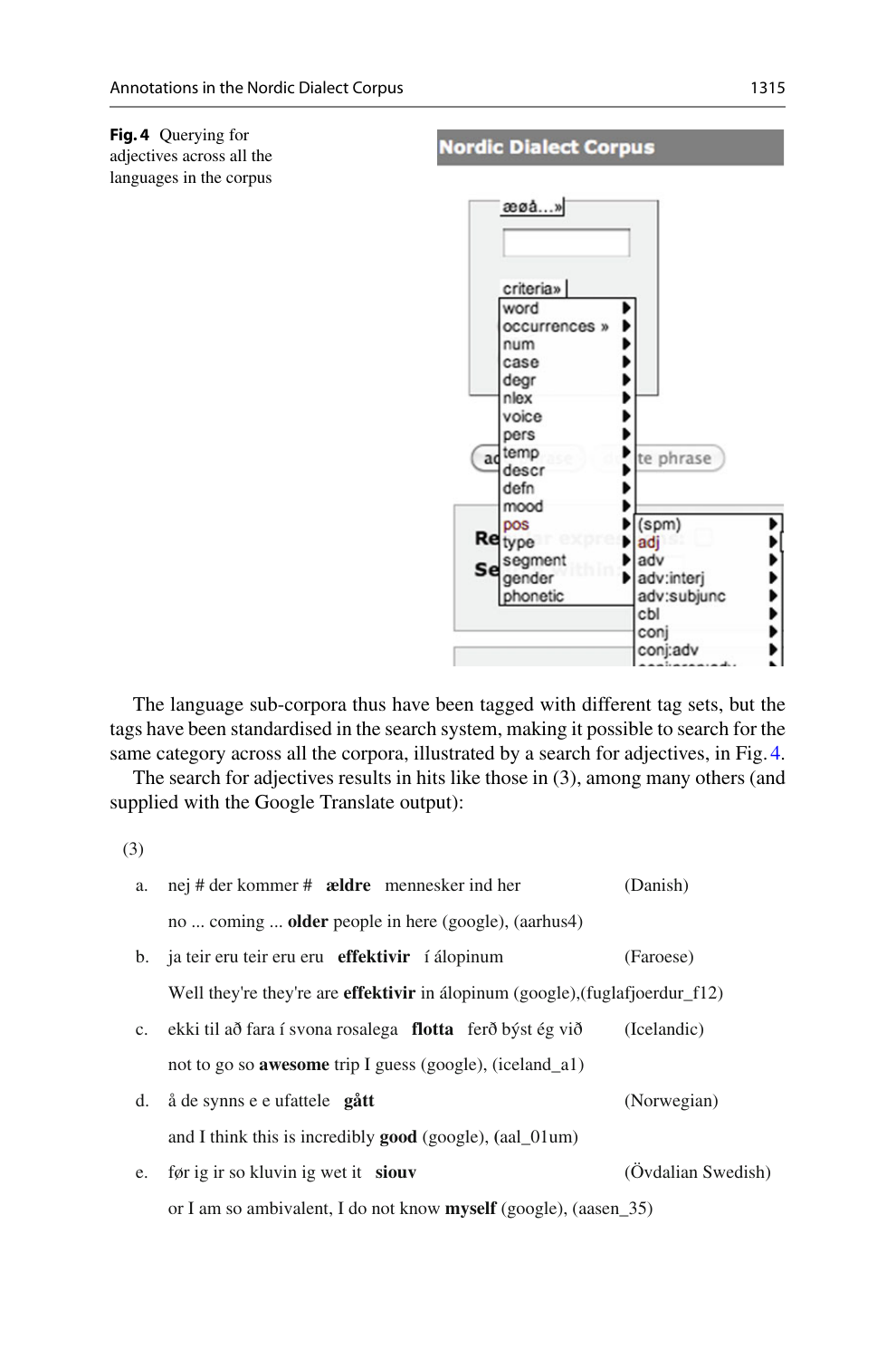| some of the Bumon and Bweding the property the bumon c |                                   |  |  |
|--------------------------------------------------------|-----------------------------------|--|--|
| Danish to standard                                     | Swedish to standard               |  |  |
| "GEN" $\Rightarrow$ "poss"                             | "GEN" $\Rightarrow$ "poss"        |  |  |
| " $IDF" => "indef"$                                    | "HP" $\Rightarrow$ "subjunc"      |  |  |
| " $IMP$ " => " $imp$ "                                 | $T = > "inter"$                   |  |  |
| "IMPF" $\Rightarrow$ "pret"                            | "IE" $\equiv$ > "inf-marker"      |  |  |
| $"IN" => "interi"$                                     | " $IMP$ " => " $imp$ "            |  |  |
| " $INDP" => "pron"$                                    | $"IN" => "interi"$                |  |  |
| " $INF" \implies "inf"$                                | " $IND" => "indef"$               |  |  |
| "INFM" $\equiv$ > "inf-marker"                         | " $IND/DEF"$ => "indef def"       |  |  |
| " $KC" \Rightarrow "coni"$                             | " $INF" \implies "inf"$           |  |  |
| " $KP'' => "prep"$                                     | $"In" => "interi"$                |  |  |
| " $KS''$ => "subjunc"                                  | " $JJ" \Rightarrow$ "adj"         |  |  |
| "LOC" => ""                                            | " $KN$ " => "conj"                |  |  |
| $"N" => "noun"$                                        | " $KOM" => "comp"$                |  |  |
| "ND" => ""                                             | "KON" $\Rightarrow$ "subjunctive" |  |  |
| "NEU" $\mathsf{S}$ => "neut"                           | " $MAS" => "masc"$                |  |  |
| " $NOM" => "nom"$                                      | "NEU" $\mathsf{S}$ => "neut"      |  |  |
| "NUM" $\Rightarrow$ "det_quant"                        | " $NN" \Rightarrow$ "noun"        |  |  |
| $"P" => "pl"$                                          | "NOM" $\Rightarrow$ "nom"         |  |  |
|                                                        |                                   |  |  |

**Table 5** Some of the Danish and Swedish tags mapped to the standard

The mapping of tags from the individual tag sets to the common standard has mostly been straight-forward, as seen below in Table 5, where some of the categories from Danish and Swedish have been mapped to the standard ones.

As can be seen from Table 5, some of the categories, like Danish LOC, have not been transferred to anything, since we wanted a common, not too detailed tag set. Some tag sets have been more complicated to map. The Icelandic one is a case in point. There, the tags consisted of one-letter categories, which meant different things depending on which part of speech they belonged to. For example, if the POS was a verb, then "þ"=*>*"past participle", but if the POS was a noun, then "þ"=*>*"dative". We had to make a mapping script for this, as illustrated in (4).

(4)

"noun"=>  $[{''k" = > "masculine", "v" = > "feminine", "h" = > "neuter", "x" = > "unspecified",}$ {"e"=*>*"singular","f"=*>*"plural"},

{"n"=*>*"nominative","o"=*>*"accusative","þ"=*>*"dative","e"=*>*"genitive"}, {"g"=*>*"with suffixed definite article","-"=*>*""},

{"m"=*>*"person name","ö"=*>*"place name","s"=*>*"other proper name"}], "verb"=*>* [{"þ"=*>*"past participle","n"=*>*"infinitive","b"=*>*"imperative",

"f"=*>*"indicative","v"=*>*"subjunctive","s"=*>*"supine","l"=*>*"present participle"},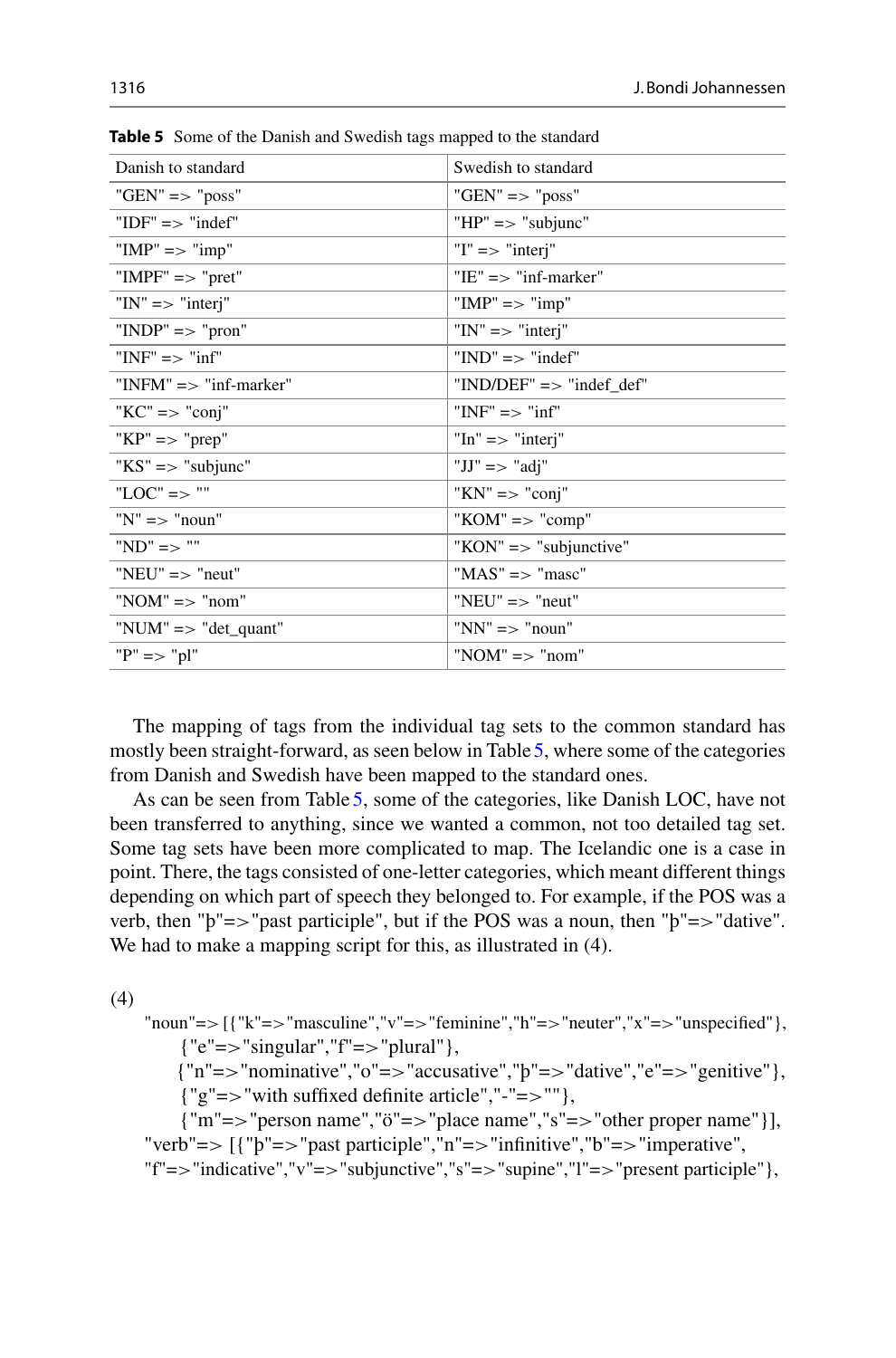## **4.2 Some Problems Relating to the Tagging of Dialect Data**

Given the written language bias of the taggers it is true to say that there is room for improvement with regard to all of them. Even the Norwegian TreeTagger, which was trained on speech (the Oslo dialect), is not performing perfectly. In this section some problems will be discussed, which are partly due to inherent difficulties relating to the fact that linguistic data, being dialects, are very varied, and partly to the fact that decisions were made that turn out in retrospect to have been somewhat unfortunate.

One problem is that the tagger is trained on the Oslo dialect, which is close to the written standard, while the dialects present more diverse word orders, which the tagger is not trained to recognise. This is illustrated in (5), where (5a) represents the standard word-order of constituent questions, with the verb as the second constituent of the main clause (known as V2 word order), while many dialects have non-V2 in constituent questions, as in (5b).

(5)

|  |  |  | a hva <b>liker</b> du å gjøre i fritida da?       |  |
|--|--|--|---------------------------------------------------|--|
|  |  |  | ko lika ru å jera i fritie ra?                    |  |
|  |  |  | what <b>like</b> you to do in spare.time.the then |  |

'What do you like doing in your spare time then?' (google), (aal\_01um)

|                                               |                          | b.hva han <b>fikk</b> i den? |  |  |
|-----------------------------------------------|--------------------------|------------------------------|--|--|
| ko                                            | hann <b>fe</b> i denn?   |                              |  |  |
|                                               | what he <b>got</b> in it |                              |  |  |
| 'what he got in it?' (google), (aaseral_01um) |                          |                              |  |  |

Another reason is that some words and discourse particles just do not exist in the standard language, like the discourse particle *sjø* 'you see' used in the areas in and around the city of Trondheim, see (6):

(6) jeg angrer faktisk litt på det sjøl **sjø** e anngre fakktisk litt på de sjøL **sjø** 'I regret actually a bit self **sea**' (google), (alvdal\_02uk)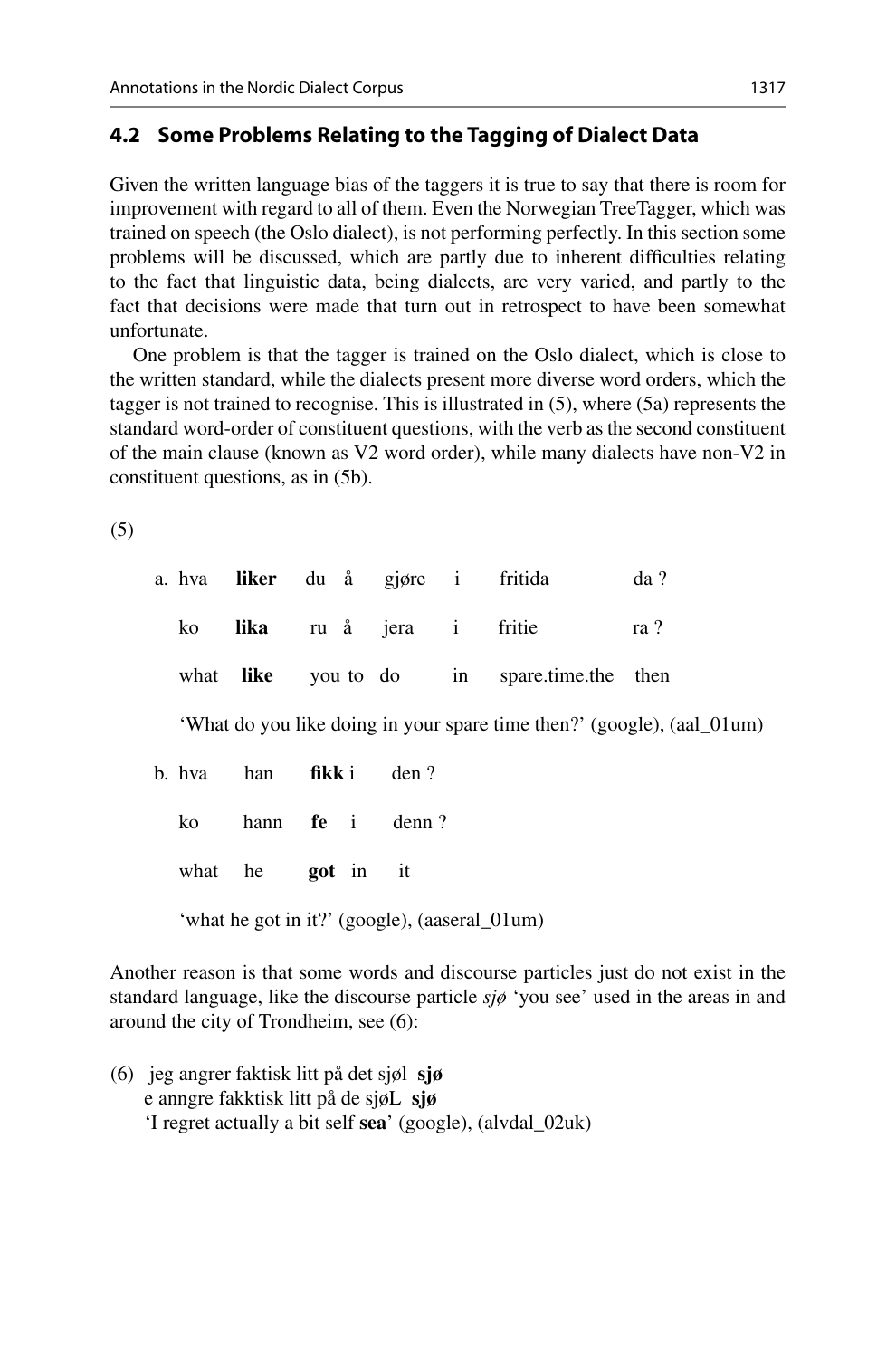In (6), the word *sjø* has been tagged as a noun, because of the homonymous word *sjø* 'sea' in the standard language (notice also the Google translation!), while a more correct tag would have been an adverb. In retrospect it would have been wise to have given this word a translation to an adverb like *vel* 'well', accompanied by an o tag (see the section on transliteration above). This would have given better tagging results. Alternatively, it might have been even better to train different taggers for different dialects – at least for different regions – so that the taggers would have been adapted to regional vocabulary and grammar.

Finally, we will mention a problem that we did not foresee for the Norwegian tagger, which is related to the fact that we have two transcription types. As mentioned, the two transcriptions have to be totally aligned at word-level, which is done by translating each dialect word to a standard orthographic word. The orthographic transcription is then tagged. However, the tagger collapses words that are regarded as set phrases, like *for\_eksempel* ('for example'). Since this process destroys the wordalignment, everything has to be checked and corrected afterwards. This additional step in the process would have been unnecessary had the tagger been differently trained. In addition, such collapsed phrases are bad for searching the corpus, since they do not show up as single words, in contrast to what the users probably assume.

The transcriptions in the NDC represent five different languages and have been tagged with five different taggers that were first trained on written languages, and then adapted, to a varying extent, to spoken language, and to dialects. Nivre & Grönqvist [26] achieved a respectable result of 95–97% (depending on tagset) for Swedish spoken language, and Nøklestad and Søfteland [27,28] achieved, as mentioned, 96.9% accuracy on their tagger for Norwegian Oslo speech. However, the NDC consists of dialects, and although the transcriptions have been standardised before the tagging, and most deviant words have been translated to standard words, there are still remaining features of the dialects that make them different from both written language and the language of the capital cities, regarding word order as well as discourse words. So although no evaluation has been performed on the general result of the taggers for the transcriptions in the NDC, their accuracy must be expected to be lower than the numbers reported for speech taggers used on less varied linguistic input. However, in spite of these problems, the NDC is definitely a morphologically tagged corpus, and very useful as such.

#### **5 Reusability and Licensing of Software and Corpus**

The Transcriber software is free of any licencing (see the web site). The semiautomatic dialect transliterator and the word-alignment checker are also freely available, by contacting the Text Laboratory, UiO. The corpus is accessible for searches from its the web site, but users must register for a password. The sound and video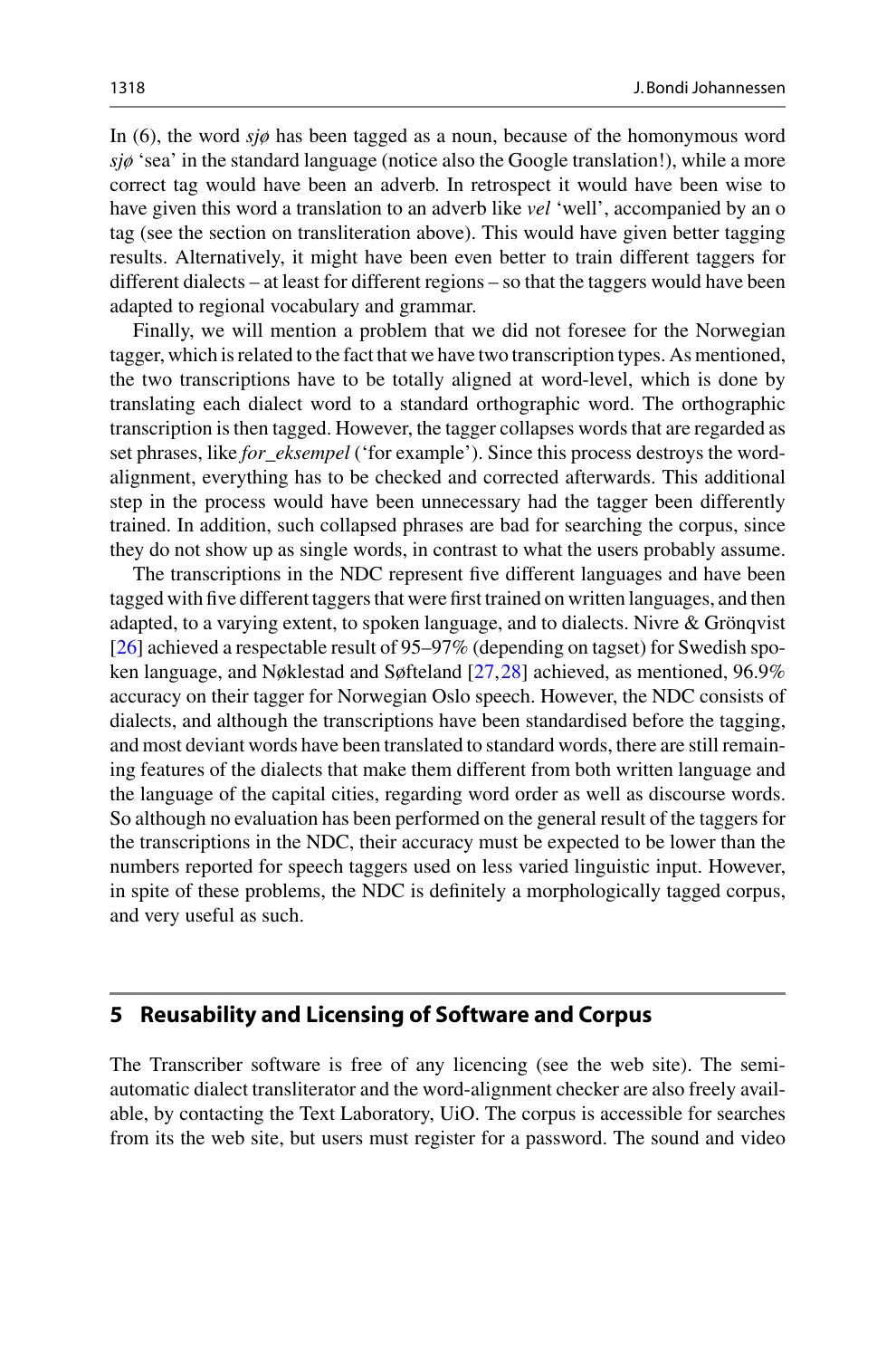files are not freely downloadable due to legal restrictions in the Personal Data Act, but the transcriptions themselves are free. These are anonymous and any names have been removed.

## **6 Conclusion**

Since this chapter has dealt with a speech corpus, the Nordic Dialect Corpus, it has discussed the special challenges and solutions that the spoken language represents. Transcription and grammatical tagging are the two most central annotation types for this kind of text.

I have shown that spoken language corpora that have corresponding phonetic and orthographic transcriptions give excellent options for the linguist to get out the variation that exists in the corpus. With geographical GIS-marking of all the informants, new isoglosses can be discovered almost *ad infinitum*. With such tools as the semi-automatic dialect transliterator described here, the overall cost is not as high as twice that of a single transcription. Using some extra tags, such as the o and x tags (marking a full translation of function words to a standard form, and a non-standard form for lexical forms, respectively), gives further options. The tagging of spoken language is challenging since taggers are usually trained on or developed for written language. Even with adaptions to spoken language, dialectal features represent a challenge, so that the taggers are not optimal for their task. Finally, since the dialects in the Nordic Dialect Corpus belong to five different languages, additional challenges turned up in the harmonisation of tag sets.

While one of the goals of this chapter has been to describe solutions to problems, another has been to describe choices that were less fortunate, or indeed not taken at all, leading to mistakes in the grammatical tagging of the dialects and causing occasional challanges for the use of the final corpus. Fortunately, although there have been some issues, the corpus is up and running, and is being used by several researchers and in several publications already (see for example the chapters and maps in Nordic Atlas of Language Structures Online).

## **References**

- 1. Allwood, J., Nivre, J., Ahlsén, E.: Speech management-on the non-written life of speech. Nord. J. Linguist. **13**, 3–48 (1990)
- 2. Barras, C., Geoffrois, E., Wu, Z., Liberman, M.: Transcriber: a free tool for segmenting, labeling and transcribing speech. In: First International Conference on Language Resources and Evaluation (LREC), pp. 1373–1376 (1998)
- 3. Bick, E.: PaNoLa The Danish connection. In: Holmboe, H. (ed.) Nordic Language Technology, Årbog for Nordisk Sprogteknologisk Forskningsprogram 2000–2004 (Yearbook 2002), pp. 75–88. Museum Tusculanum, Copenhagen (2003)